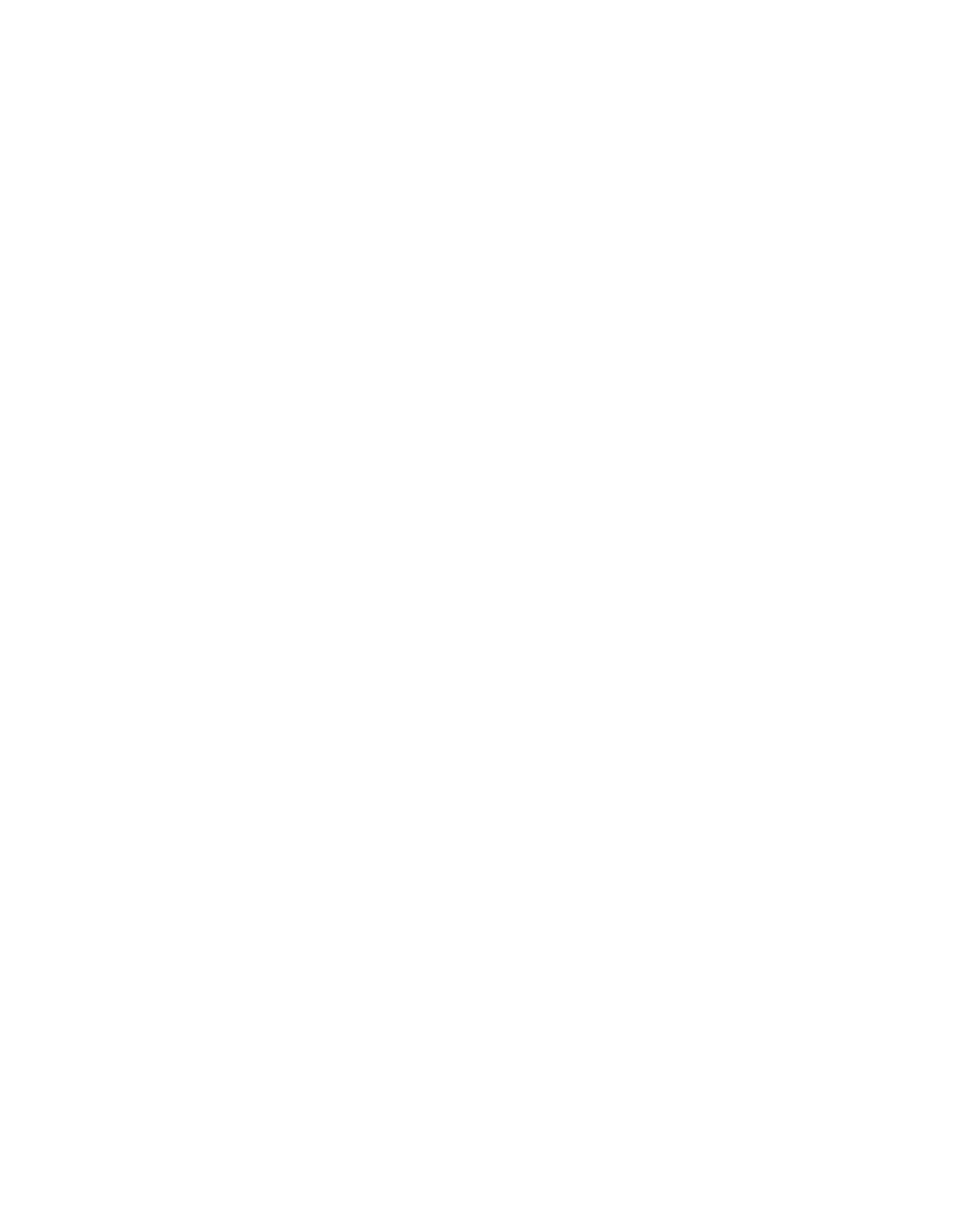### Program Information

#### Calvary Christian Academy

Located at Calvary Chapel Silver City

Physical Address: 3001 Highway 90 South Silver City, NM 88061

Mailing Address: P.O. Box 29 Silver City, NM 88062

> Phone: 575-388-4478 Fax: 575-388-4114

Interim Director: Dea Gros (dea@silvercca.org) Preschool Director: Mrs. DeShae Murphy (deshae@silvercca.org)

Board of Directors: Joseph Gros, Matt Ormand, Mike Dyndiuk, Kevin Crow, Robert Burchfield, Adan Jacquez, Lyn Neal, Jarrod Mason

Preschool Licensing Information: Licensed through New Mexico Children Youth & Families Department

> Days and Hours of Operation: Monday-Friday 8:00 a.m. - 3:30 p.m.

Services Offered: Our preschool and pre-kindergarten classrooms will provide godly, enriching learning experiences. The ongoing development of the whole child will be our aim through a variety of play experiences as well as developmentally appropriate academic lessons.

Certificate of Insurance: Calvary Christian Academy is covered under Calvary Chapel Silver City's Liability Insurance Policy with Brotherhood Mutual. This covers liability involving the premises or operations. The certificate is available in the office.

Handbook revised August 2019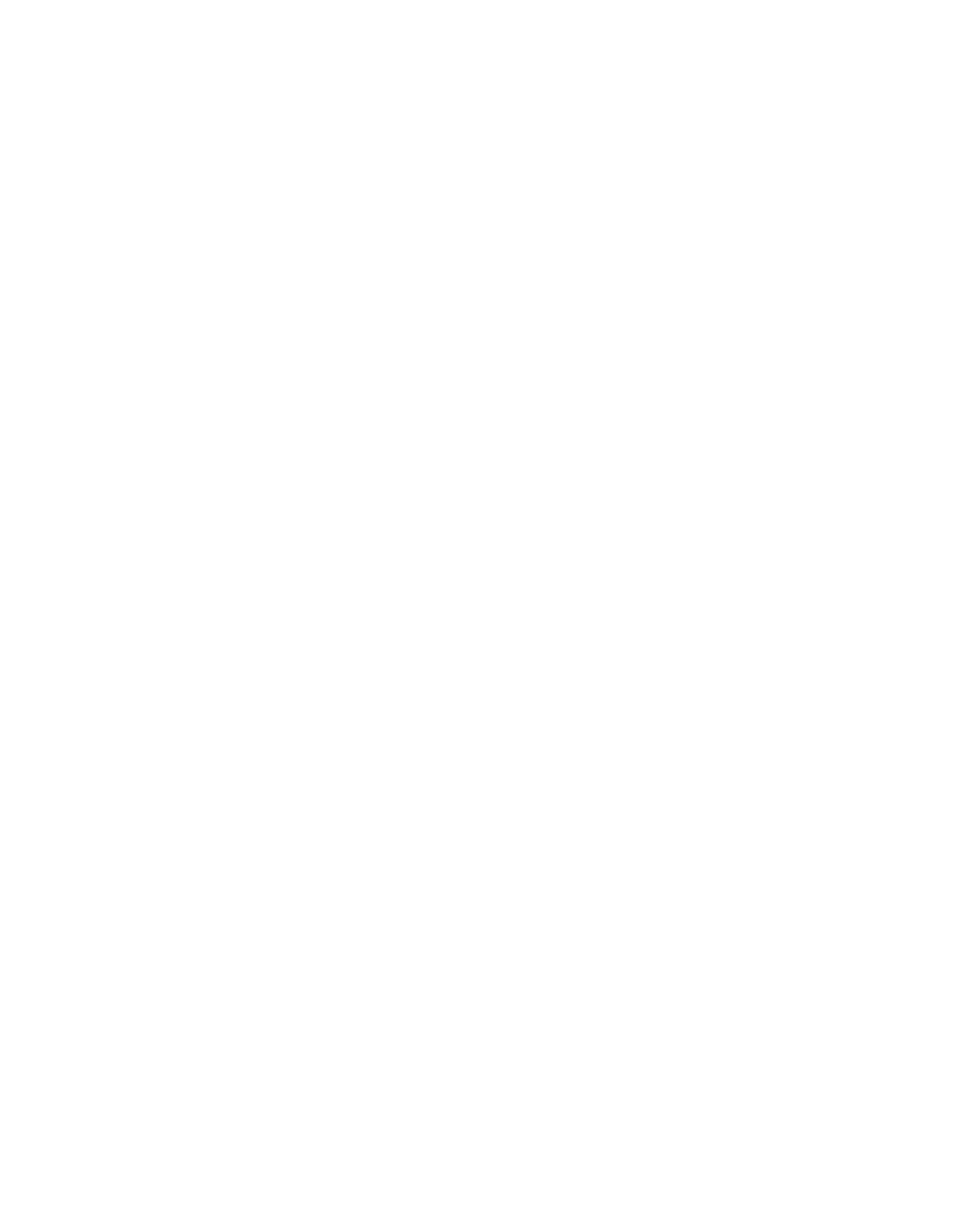# **Table of Contents**

#### **General Information**

#### Policies and Procedures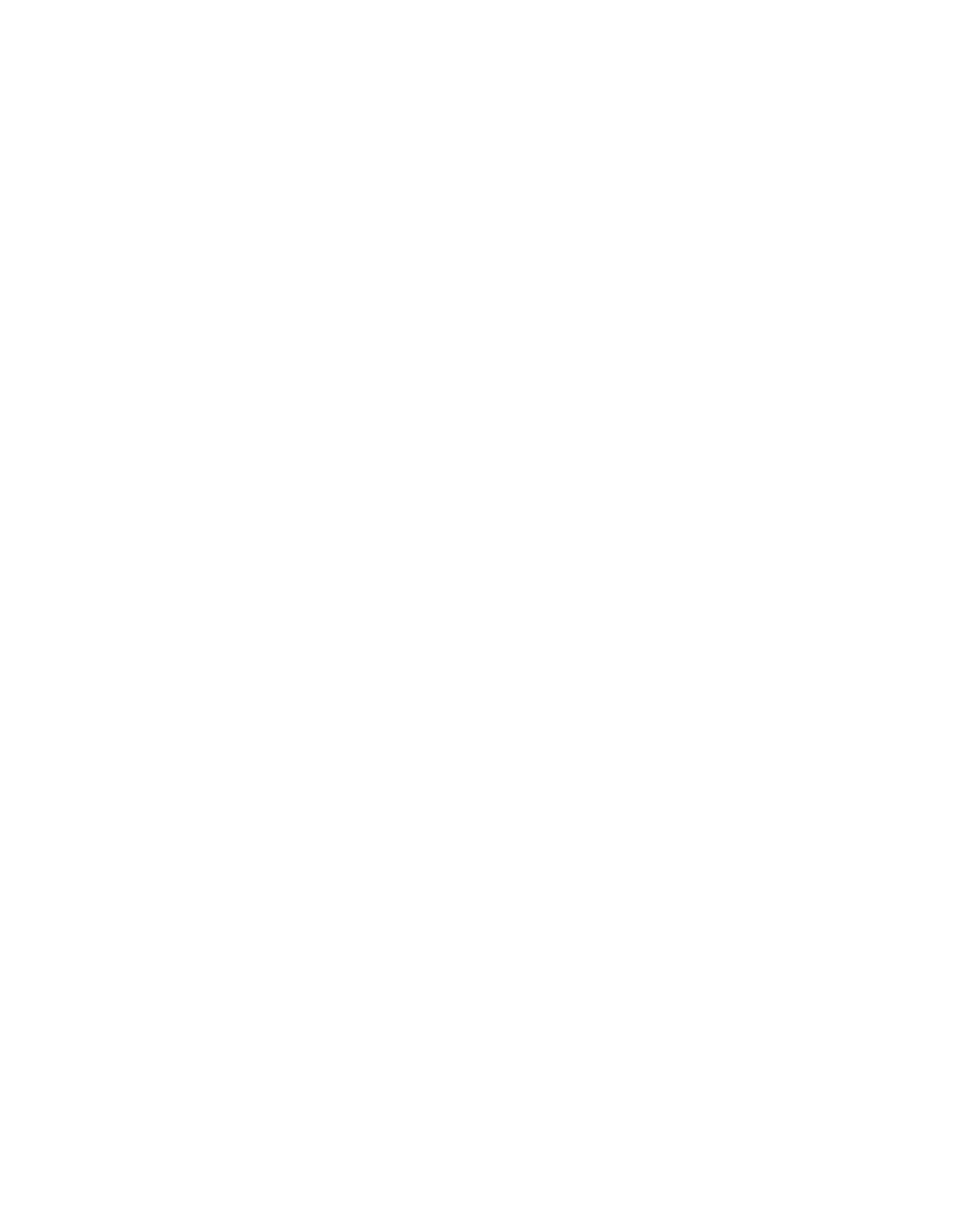### Calvary Christian Academy Goals

*"A Classical and Christ-centered Education"*

#### **CHRIST-CENTERED**

*In all its levels, programs, and teaching, Calvary Christian Academy seeks to:*

- A. Teach all subjects as parts of an integrated whole with the Scriptures at the center (II Timothy 3:16-17)
- B. Provide a clear model of the biblical Christian life through our staff and board (Matthew 22:37- 40).
- C. Encourage every student to begin and develop his relationship with God the Father through Jesus Christ (Matthew 28:18-20, Matthew 19:13-15).

#### **CLASSICAL**

*In all its levels, programs, and teaching, Calvary Christian Academy seeks to:*

- A. Emphasize grammar, logic, and rhetoric in all subjects (see definitions below).
- B. Encourage every student to develop a love for learning and live up to his academic potential.
- C. Provide an orderly atmosphere conducive to the attainment of the above goals.

#### *Definitions:*

*Grammar: The fundamental rules of each subject*

*Logic: The ordered relationship of particulars in each subject*

*Rhetoric: How the grammar and logic of each subject may be clearly expressed*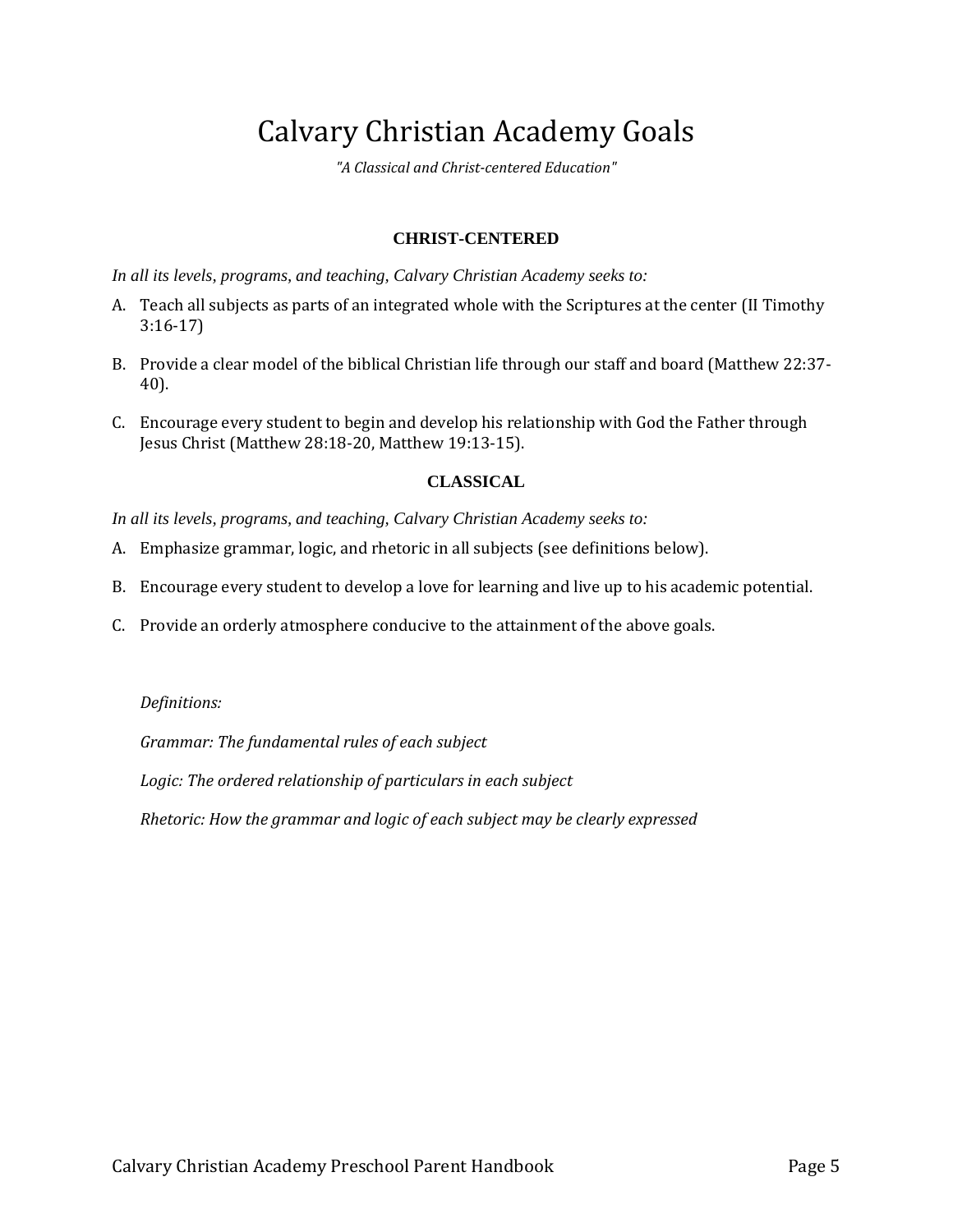### Statement of Faith

The following is the foundation of beliefs on which Calvary Christian Academy is based. They are also the key elements of Protestant Christianity that will be unapologetically taught in various ways through all grade levels. The substance of these statements is that which will be considered primary doctrine at Calvary Christian Academy. Secondary or divisive doctrines and issues will not be presented as primary doctrine. When these types of doctrine or issues arise, they will be referred back to the family and local churches for final authority (see Secondary Doctrine Policy).

- A. We believe the Bible alone to be the Word of God, the ultimate and infallible authority for faith and practice.
- B. We believe that there is one God, eternally existent in three persons: Father, Son, and Holy Spirit. He is omnipotent; that is, He can do all things. He is omnipresent; that is, He is present to all creation, and has under His immediate authority all things, which are in Heaven, in the earth, and under the earth. He is omniscient; that is, He knows all things. He readily exercises His power which is present everywhere, and to Him there is nothing that is impossible or unknown, that is, He knows what has been from eternity, what now takes place everywhere, and what will be to all eternity.
- C. We believe in the deity of our Lord Jesus Christ, in His virgin birth, in His sinless life, in His miracles, in His vicarious and atoning death through His shed blood, in His bodily resurrection, in His ascension to the right hand of the Father, and in His personal return in power and glory.
- D. We believe that, for the salvation of lost and sinful men, regeneration by the Holy Spirit is absolutely necessary.
- E. We believe that salvation is by grace through faith alone.
- F. We believe that faith without works is dead.
- G. We believe in the present ministry of the Holy Spirit, by Whose indwelling the Christian is enabled to live a godly life.
- H. We believe in the resurrection of both the saved and the lost; they that are saved to the resurrection of life, and they that are lost to the resurrection of damnation.
- I. We believe in the spiritual unity of all believers in our Lord Jesus Christ.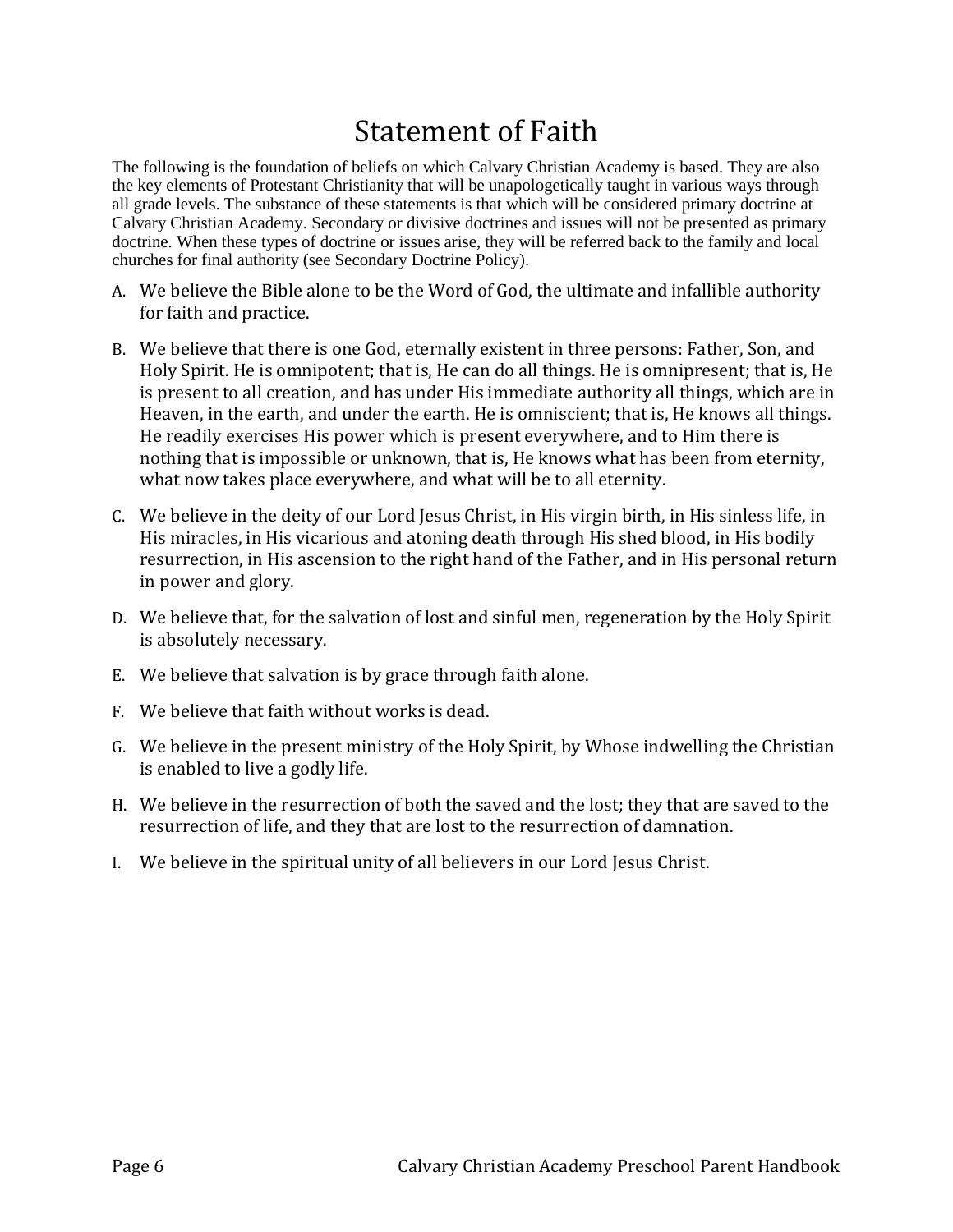### Vision Statement

We aim to graduate young men and women who think clearly and listen carefully with discernment and understanding; who reason persuasively and articulate precisely; who are capable of evaluating their entire range of experience in the light of the Scriptures; and who do so with eagerness in joyful submission to God. We desire them to recognize cultural influences as distinct from biblical, and to be un-swayed towards evil by the former. We aim to find them well-prepared in all situations, possessing both information and the knowledge of how to use it. We desire they be socially graceful and spiritually gracious; equipped with and understanding the tools of learning; desiring to grow in understanding, yet fully realizing the limitations and foolishness of the wisdom of this world. We desire they have a heart for the lost and the courage to seek to dissuade those who are stumbling towards destruction; that they distinguish real religion from religion in form only; and that they possess the former, knowing and loving the Lord Jesus Christ. And all these we desire them to possess with humility and gratitude to God.

We likewise aim to cultivate these same qualities in our staff and to see them well paid so that they may make a career at Calvary Christian Academy. We desire them to be professional and diligent in their work, gifted in teaching, loving their students and their subjects. We desire they clearly understand classical education, how it works in their classroom and how their work fits into the whole; that they possess a lifelong hunger to learn and grow; and that they have opportunity to be refreshed and renewed. We desire to see them coach and nurture new staff and to serve as academic mentors to students. We look to see them mature in Christ, growing in the knowledge of God, their own children walking with the Lord.

We aim to cultivate in our parents a sense of responsibility for the school; to see them well informed about the goals of our classical and Christ-centered approach. We desire them to grow with the school, involved in and excited about the journey. We aim to help them to follow biblical principles in addressing concerns, to be inclined to hearing both sides of a story before rendering a verdict, and to embrace the Scripture's injunctions to encourage and stir up one another to love and good works.

Finally, in our relationship with our community, we aim to be above reproach in our business dealings and supportive of the local business community. We further seek to exemplify the unity of the body of Christ, to develop greater fellowship and understanding with the churches, and to bring honor to our Lord in all our endeavors.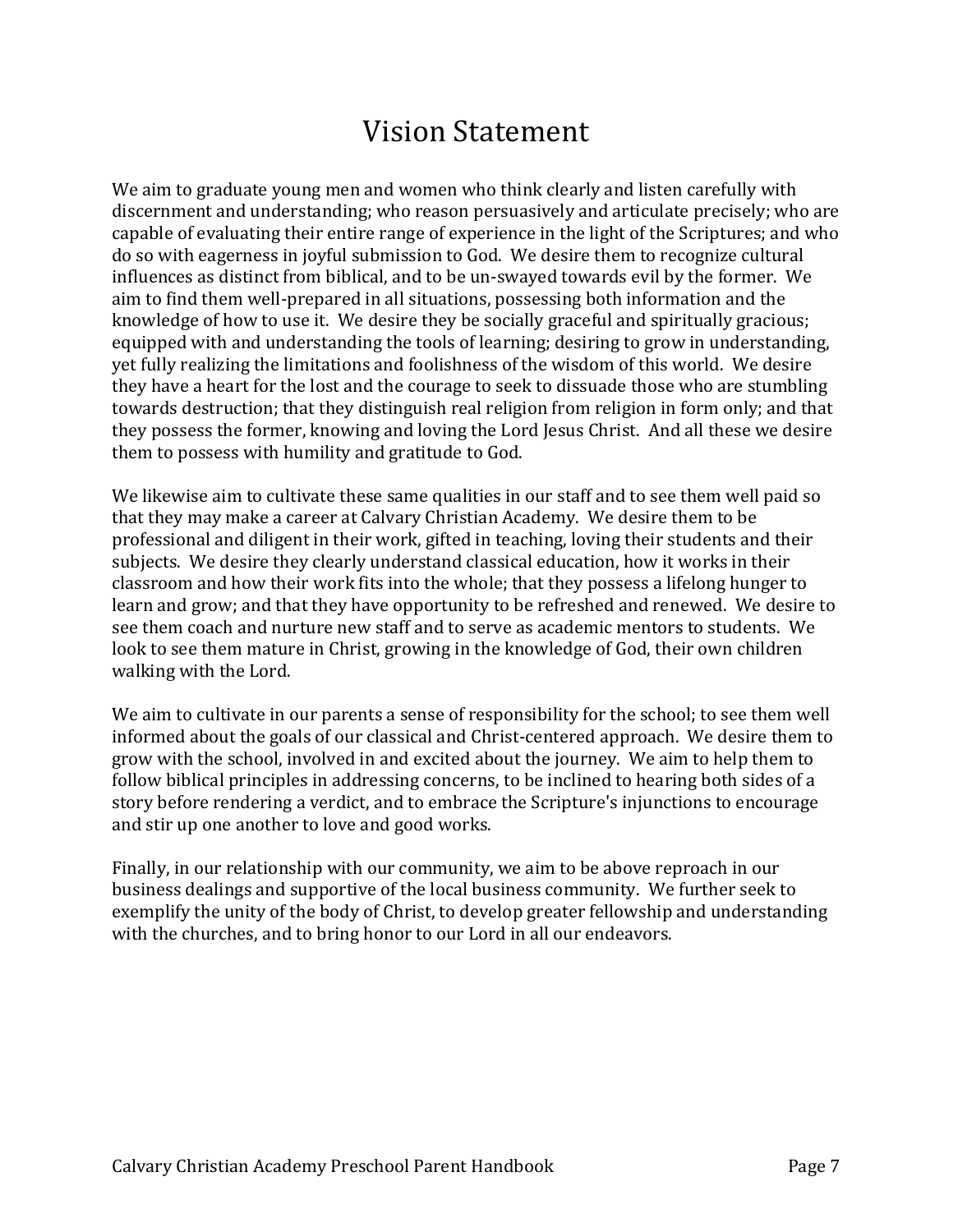# Philosophy Statement

Although most Christian schools would agree on certain fundamentals, it is imperative that parents scrutinize the foundational beliefs of any school in which they may enroll their child(ren). Therefore, below are the most important philosophical elements that we at Calvary Christian Academy believe distinguish our approach to education.

- **1.** We believe that the Bible clearly instructs parents, not the Church or State, to "bring children up in the discipline and instruction of the Lord." The Church's commission is essentially to spread the Gospel and train believers (Matt.28:18-20). The State has been directed to enforce God's laws and protect the innocent (Romans 13). The Church trains parents and the State protects families. The Family raises and educates children (Eph.6:1-4). Therefore, under the delegation of the family, we seek to teach and discipline in a manner consistent with the Bible and a godly home environment.
- **2.** We believe that God's character is revealed not only in His Word but also in every facet of the creation. Therefore, we teach that all knowledge is interrelated (integrated) and can instruct us about God himself.
- **3.** God wants us to love Him with our minds, as well as with our hearts, souls, and strength (Matt. 22:37). Therefore, we seek to individually challenge children at all levels and teach them how to learn, by using the centuries-old, proven classical method (see following explanation), incorporating instruction in Latin.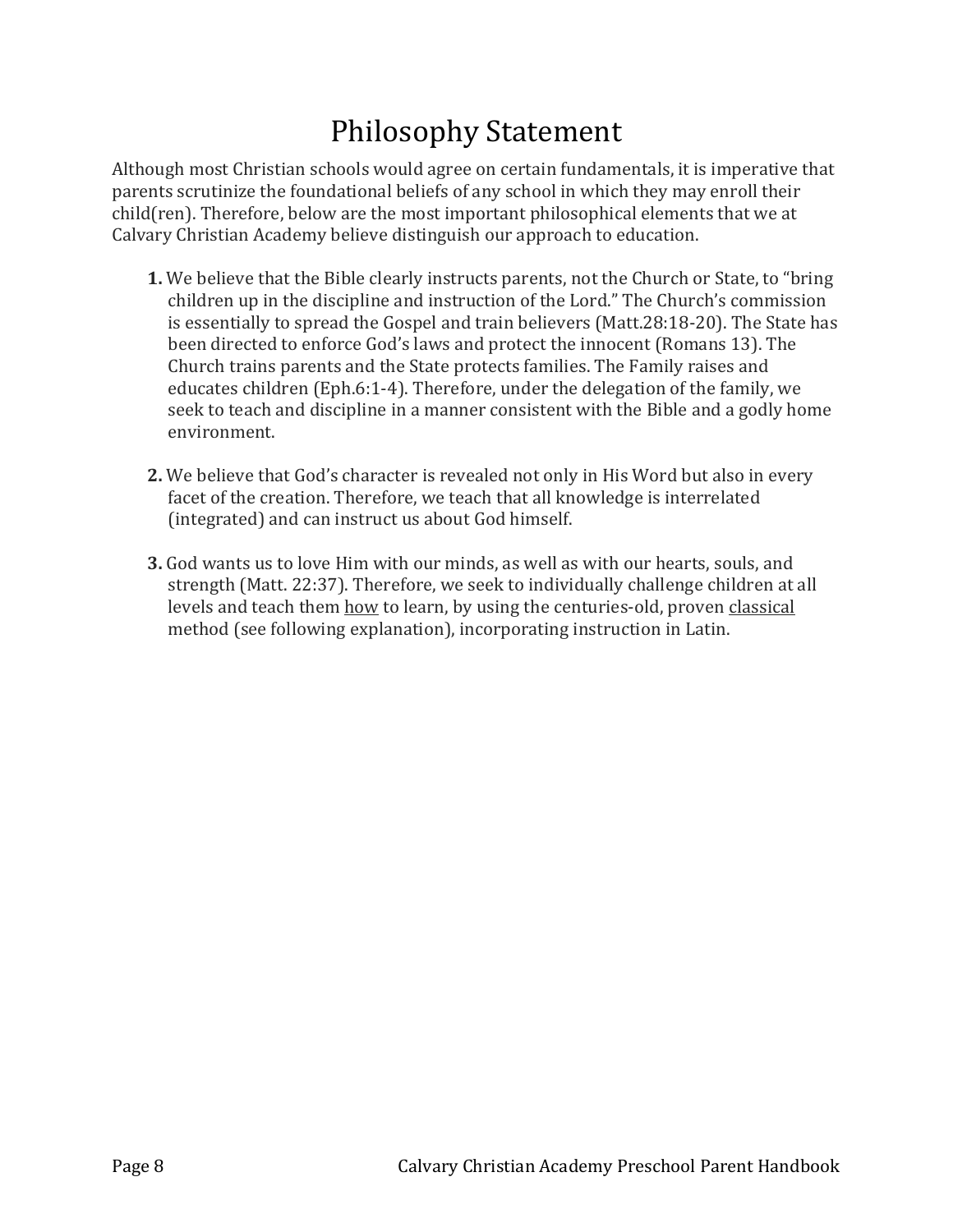### What Do We Mean By Classical?

In the 1940's the British author Dorothy Sayers wrote an essay entitled "The Lost Tools of Learning." In it she calls for a return to the application of the seven liberal arts of ancient education, the first three being the "Trivium" - grammar, logic, rhetoric*.* Miss Sayers also applies the three stages of children's development to the Trivium.

Specifically, she matches what she calls the "Poll-parrot" stage with grammar, "Pert" with logic, and "Poetic" with rhetoric (see chart below). At CCA, the founding board members were intrigued with this idea of applying a classical education in a Christian context. Doug Wilson, a founding board member, explained the classical method further in his book, Recovering the Lost Tools of Learning. Calvary Christian Academy has been committed to implementing this form of education since the school's inception. — *An excerpt from Doug Wilson's book, "Recovering the Lost Tools of Learning:"* 

The structure of our curriculum is traditional with a strong emphasis on 'the basics.' We understand the basics to be subjects such as mathematics, history, and language studies. Not only are these subjects covered, they are covered in a particular way. For example, in history class the students will not only read their text, they will also read from primary sources. Grammar, logic, and rhetoric will be emphasized in all subjects. By grammar, we mean the fundamental rules of each subject (again, we do not limit grammar to language studies), as well as the basic data that exhibit those rules. In English, a singular noun does not take a plural verb. In logic, *A* does not equal not *A.* In history, time is linear, not cyclic. Each subject has its own grammar, which we require the students to learn. This enables the student to learn the subject from the inside out.

The logic of each subject refers to the ordered relationship of that subject's particulars (grammar). What is the relationship between the Reformation and the colonization of America? What is the relationship between the subject and the object of a sentence? As the students learn the underlying rules or principles of a subject (grammar) along with how the particulars of that subject relate to one another (logic), they are learning to think. They are not simply memorizing fragmented pieces of knowledge.

The last emphasis is rhetoric. We want our students to be able to express clearly everything they learn. An essay in history must be written as clearly as if it were an English paper. An oral presentation in science should be as coherent as possible. It is not enough that the history or science be correct. It must also be expressed well"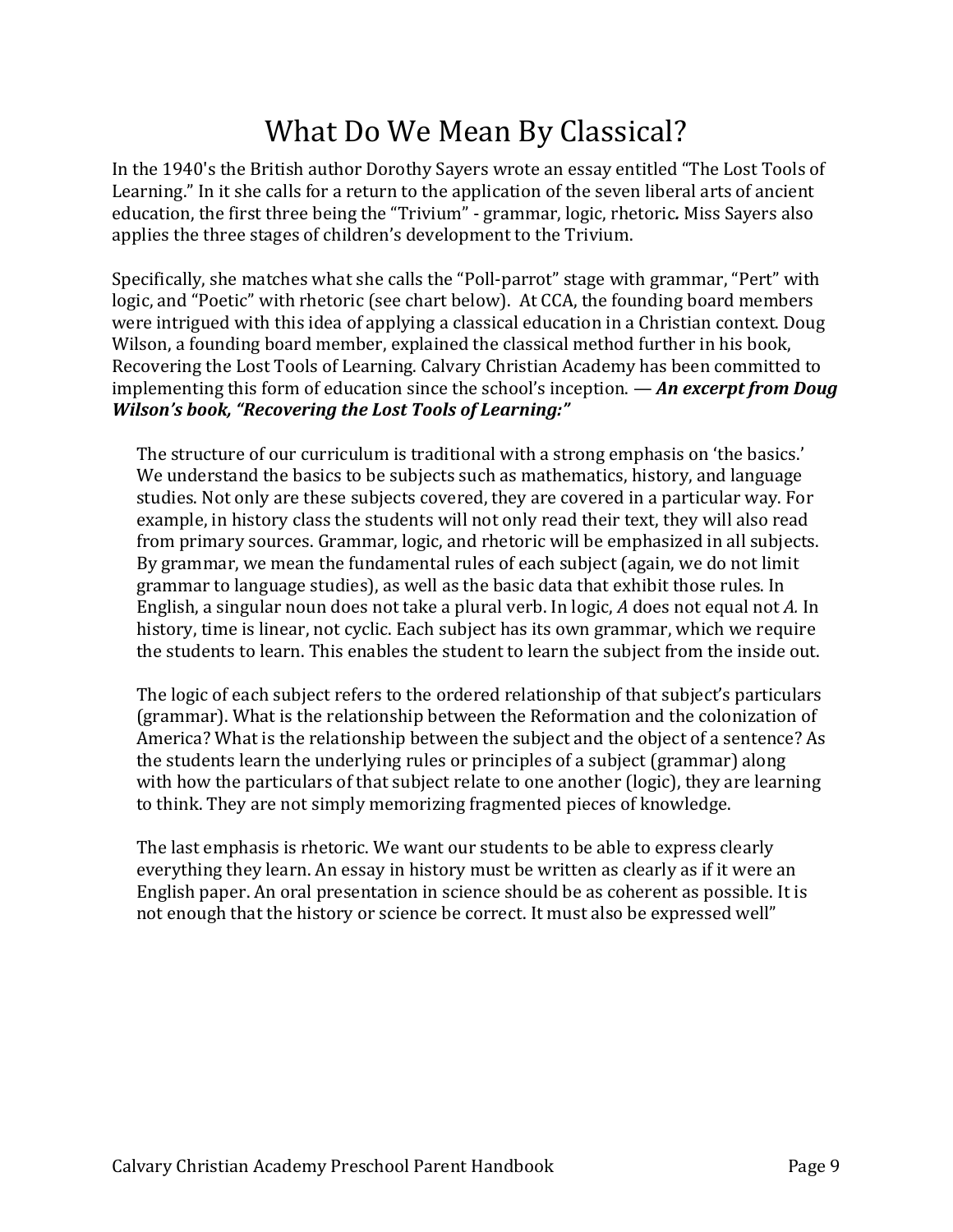### Lost Tools of Learning Chart

*The following material is drawn from the essay "The Lost Tools of Learning" by Dorothy Sayers. It illustrates the applications of the Trivium (Grammar, Logic, Rhetoric) we use.* 

| <b>Beginning Grammar</b><br>(Pre-Polly)                                                                                                                                                                                                                                                                                          | <b>GRAMMAR</b><br>(Poll-Parrot)                                                                                                                                                                                                                                                                                                                       | <b>LOGIC</b><br>(Pert)                                                                                                                                                                                                                                                                                                | <b>RHETORIC</b><br>(Poetic)                                                                                                                                                                                                                                                                                                                    |
|----------------------------------------------------------------------------------------------------------------------------------------------------------------------------------------------------------------------------------------------------------------------------------------------------------------------------------|-------------------------------------------------------------------------------------------------------------------------------------------------------------------------------------------------------------------------------------------------------------------------------------------------------------------------------------------------------|-----------------------------------------------------------------------------------------------------------------------------------------------------------------------------------------------------------------------------------------------------------------------------------------------------------------------|------------------------------------------------------------------------------------------------------------------------------------------------------------------------------------------------------------------------------------------------------------------------------------------------------------------------------------------------|
| Grades K-2                                                                                                                                                                                                                                                                                                                       | Grades 3-6                                                                                                                                                                                                                                                                                                                                            | Grades 7-9                                                                                                                                                                                                                                                                                                            | Grades 10-12                                                                                                                                                                                                                                                                                                                                   |
| Approx. ages 4-8                                                                                                                                                                                                                                                                                                                 | Approx. ages 9-11                                                                                                                                                                                                                                                                                                                                     | Approx. ages 12-14                                                                                                                                                                                                                                                                                                    | Approx. ages 15-18                                                                                                                                                                                                                                                                                                                             |
| <b>Student</b><br><b>Characteristics:</b>                                                                                                                                                                                                                                                                                        | <b>Student Characteristics:</b>                                                                                                                                                                                                                                                                                                                       | <b>Student Characteristics:</b>                                                                                                                                                                                                                                                                                       | <b>Student Characteristics:</b>                                                                                                                                                                                                                                                                                                                |
| 1. Obviously excited<br>about<br>learning<br>2. Enjoys games,<br>stories,<br>songs, projects<br>3. Short attention span<br>4. Wants to touch,<br>taste, feel,<br>smell, see<br>5. Imaginative,<br>creative                                                                                                                       | 1. Excited about new, interesting<br>facts<br>2. Likes to explain, figure out, talk<br>3. Wants to relate own experiences<br>to topic, or just to tell a story<br>4. Likes collections, organizing items<br>5. Likes chants, clever, repetitious<br>word sounds (e.g. Dr. Seuss)<br>6. Easily memorizes<br>7. Can assimilate another language<br>well | 1. Still excitable, but needs<br>challenges<br>2. Judges, critiques, debates,<br>critical<br>3. Likes to organize items, others<br>4. Shows off knowledge<br>5. Wants to know "behind the<br>scenes" facts<br>6. Curious about Why? for<br>most things<br>7. Thinks, acts as though more<br>knowledgeable than adults | 1. Concerned with present<br>events, especially in own<br>life<br>2. Interested in justice,<br>fair-ness<br>3. Moving toward special<br>interests, topics<br>4. Can take on<br>responsibility,<br>independent work<br>5. Can do synthesis<br>6. Desires to express<br>feelings, own ideas<br>7. Generally idealistic                           |
| <b>Teaching Methods:</b>                                                                                                                                                                                                                                                                                                         | <b>Teaching Methods:</b>                                                                                                                                                                                                                                                                                                                              | <b>Teaching Methods:</b>                                                                                                                                                                                                                                                                                              | <b>Teaching Methods:</b>                                                                                                                                                                                                                                                                                                                       |
| 1. Guide discovering<br>2. Explore, find things<br>3. Use lots of tactile<br>items to<br>illustrate point<br>4. Sing, play games,<br>chant,<br>recite, color, draw,<br>paint,<br>build<br>5. Use body<br>movements<br>6. Short, creative<br>projects<br>7. Show and Tell,<br>drama, hear/<br>read/tell stories<br>8. Field trips | 1. Lots of hands-on work, pro-<br>jects<br>2. Field trips, drama<br>3. Make collections, displays,<br>models<br>4. Integrate subjects through<br>above means<br>5. Categorize, classify<br>6. Recitations, memorizations,<br>catechisms<br>7. Drills, games<br>8. Oral/written presentations                                                          | 1. Time lines, charts, maps<br>(visual materials)<br>2. Debates, persuasive reports<br>3. Drama, reenactments, role-<br>playing<br>4. Evaluate, critique (with<br>guidelines)<br>5. Formal logic<br>6. Research projects<br>7. Oral/written presentations<br>8. Guest speakers, trips<br>9. Socratic Discussion       | 1. Drama, oral<br>presentations<br>2. Guide research in major<br>areas with goal of<br>synthesis of<br>ideas<br>3. Many papers, speeches,<br>debates<br>4. Give responsibilities, e.g.<br>working with younger stu-<br>dents, organize activities<br>5. In-depth field trips, even<br>overnight<br>6. World view discussion/<br>written papers |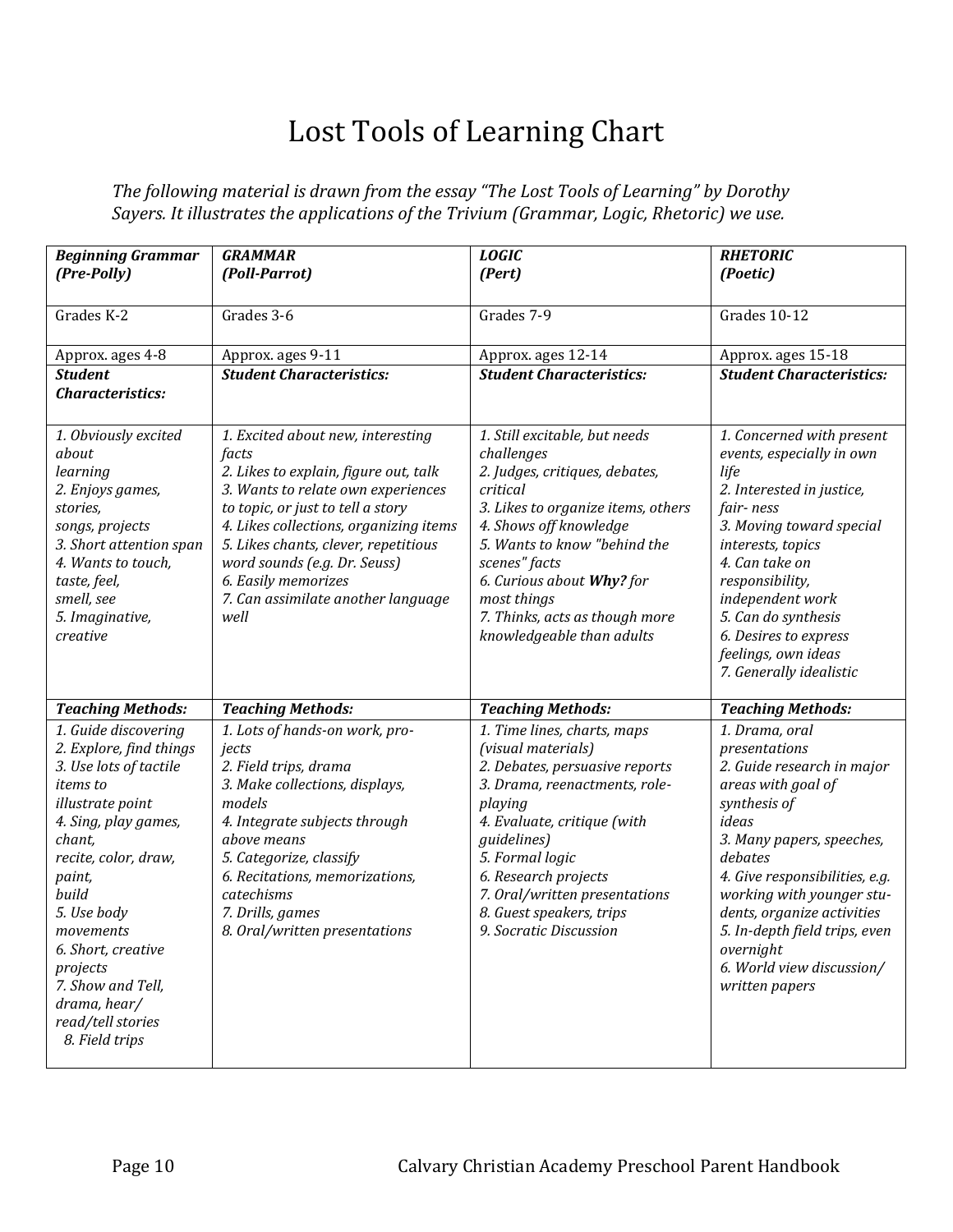### Aesthetic Vision

The apostle Paul instructs us to set our minds on that which is true, noble, just, pure, lovely; we are to meditate on those things which are of good report, virtuous, or praiseworthy. As a classical and Christian school, we have particular duties in this regard; we have been entrusted by our school parents with the responsibility to help train and discipline the minds of their children. We understand that the loveliness and nobility enjoined by the apostle involve more than just spiritual truths, and that our duty as a school includes the discipline of aesthetic education.

We therefore affirm that the triune God contains within Himself all ultimate loveliness and beauty. As His creatures, therefore, we are to serve and worship Him in all that we do in the beauty of holiness. He has created us in His own image, and requires us to strive to imitate Him in all that we do, and this includes the duty of understanding our responsibilities of appreciating and creating objects of loveliness.

In the education we provide, we therefore deny all forms of aesthetic relativism. At the same time, we affirm our limitations as creatures. This means that in any work of art containing true beauty, only God knows exhaustively all that is beautiful about the work, while we see the beauty only partially. Because different human observers see different partialities, this creates an illusion of subjectivity. Because our vision of the beautiful must necessarily be partial, we seek to instruct our students to make all aesthetic judgments in *humility*. At the same time, we want to train them on their responsibility to make grounded and informed aesthetic *judgments,* rejecting all forms of principled ugliness or aesthetic nihilism.

We seek to teach the importance of aesthetic standards in all activities associated with the school, striving for that form of excellence suitable to each activity. This obviously includes a strong emphasis throughout our curriculum on the fine arts--music, painting, sculpture, drama, poetry-with the attendant responsibilities of the students including study, meditation, and memorization. But our emphasis on aesthetics also extends to more mundane matters -- the cleanliness and decoration of classrooms, student dress, athletic competition, handwriting, *etc*. In all this, we aim to teach our students the reasons for what we require, and not just impose the bare requirement. As a Christian school we want to particularly avoid all forms of pious or traditional kitsch—aesthetic frauds which can evoke a sentimental and superficial aesthetic response.

The standards we use in determining what we consider to be aesthetically valuable include, but are not limited to, conformity to the standards of Scripture, historical durability and the approval of many minds over generations, a balance of complexity and simplicity, dignity, metaphorical strength, harmony, subtlety, the power to evoke love of truth and goodness, the art of concealing art, acuity or craftsmanship, an ability to work against standards while honoring and employing them, avoidance of formulaic clichés, and wisdom.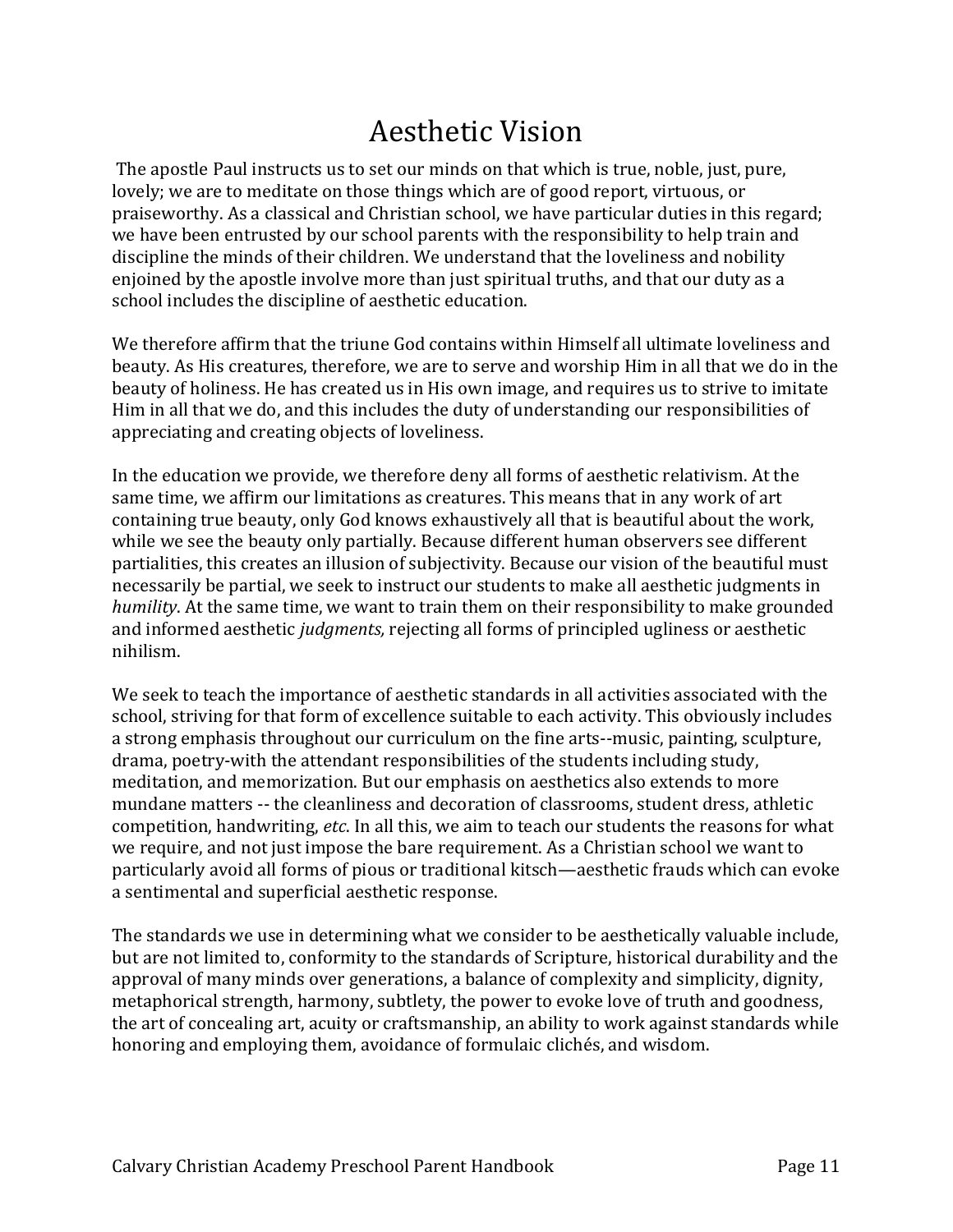# Learning Disabilities

This policy applies to all students and teachers in all the classrooms of Calvary Christian Academy.

Severe Learning Disability: Any condition in a potential student which would require a separate classroom, program, and staff in order to provide the educational services desired by the parents. (*e.g.* Down's syndrome, deaf/mute, blind, etc.) Learning Disability: Any condition in a potential student or student which does not require a separate classroom, program, and staff in order to provide the education services desired

by the parents. *E.g.* Hyperactivity, Attention Deficit Disorder, dyslexia, *etc.* For the purposes of this policy, it is not important whether or not the condition was accurately diagnosed and is a genuine learning disability.

#### *Guidelines:*

- 1. Children with a severe learning disability will not be admitted to Calvary Christian Academy due to the lack of adequate staff, funding, and facilities.
- 2. Children who have been diagnosed as having a learning disability will be required to meet the same academic standards as all the other children in their grade level.
- 3. Children who have been diagnosed as having a learning disability will be given as much individual instruction and encouragement as their classmates.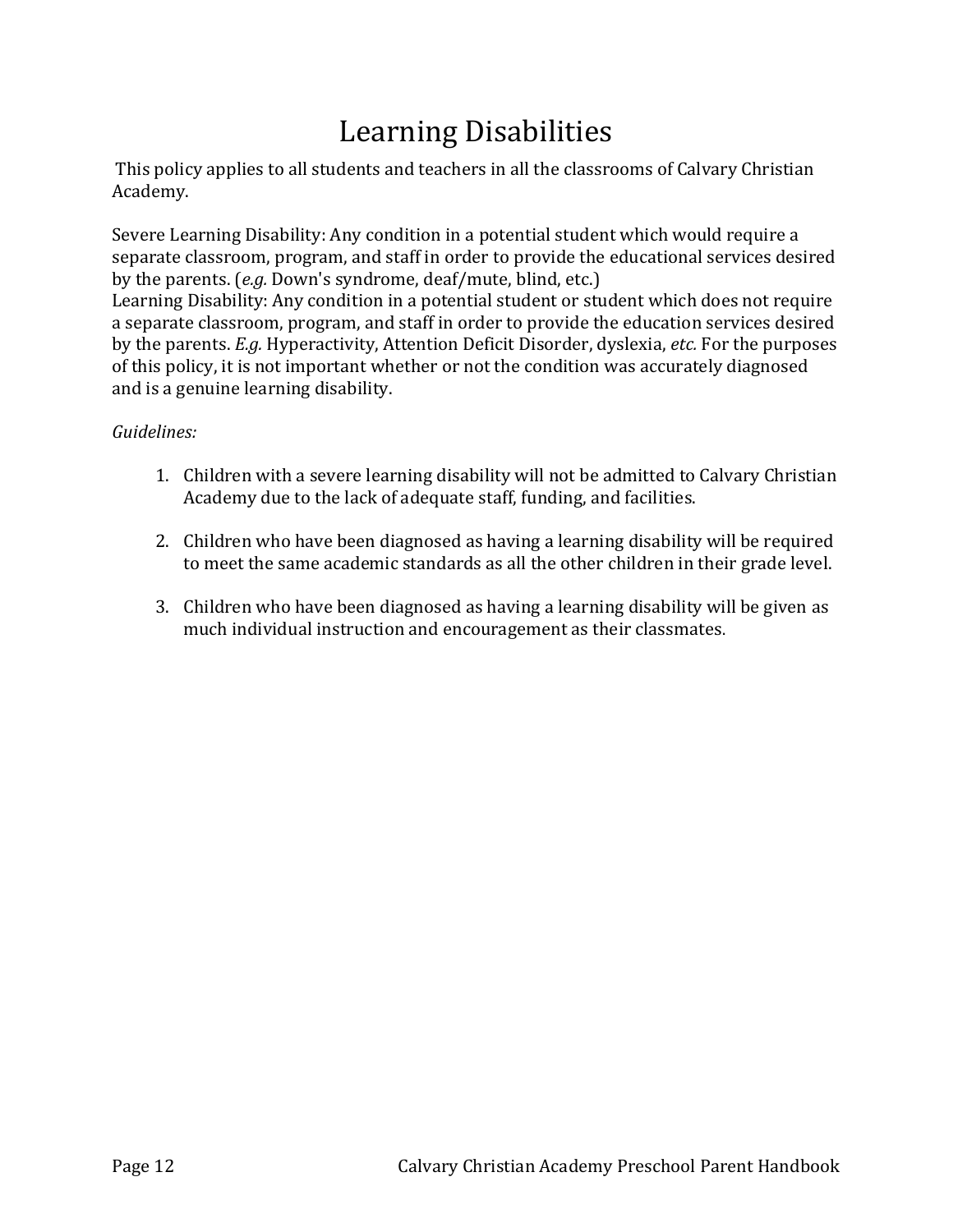### Preschool Curriculum Statement

Calvary Christian Academy believes that vital, lifelong learning occurs during the early years of life. CCA Preschool and Pre-Kindergarten operates on the understanding that God made young children in His image: loving, creative, and capable. Learning occurs as children engage in a variety of experiences on a daily basis. CCA Preschool and Pre-Kindergarten classrooms provide a safe, loving environment in which children can have those experiences. CCA believes that one of the main ways that children can engage in rich learning experiences is through play. Play comes naturally to young children as they live life the way God made them. Children's natural curiosity leads to discoveries about God's world that teach lessons that will last a lifetime. The classroom will be a place where children will be encouraged to explore, discover, create and enjoy!

CCA believes that one of the most important parts of learning during the early years of life occurs socially. Life is lived in relationship with God and people; therefore, fostering biblical and virtuous social skills is a foundational part of CCA Preschool and Pre-Kindergarten classrooms. Teachers and staff at CCA will always strive to set a godly example of the right way to behave socially. The social part of life is built upon the example given to us by God as well as the righteous commandments He has provided.

Learning encompasses a wide-range of subjects and topics. Through natural play experiences, learning occurs by integrating academics (such as reading, writing, math, science, social studies) as well as more abstract topics (such as art, music, physical growth and development) with open-ended activities and projects. Developmentally appropriate practice will guide the development and planning of all Preschool and Pre-Kindergarten curriculum. Children's growth will be monitored and assessed throughout the school year. Growth and development is focused on cognitive, social/emotional, physical (fine and large motor), developmentally appropriate academics, and the spiritual growth of each child. As evaluations and assessments occur, curriculum is adjusted to meet the needs of each child in the classroom. In this way, student needs and interests drive the curriculum. Teachers make professional, children-centered decisions about what topics are relevant and appropriate to teach in the classroom. All lessons will be based on a Christian worldview that is derived solely from the Bible.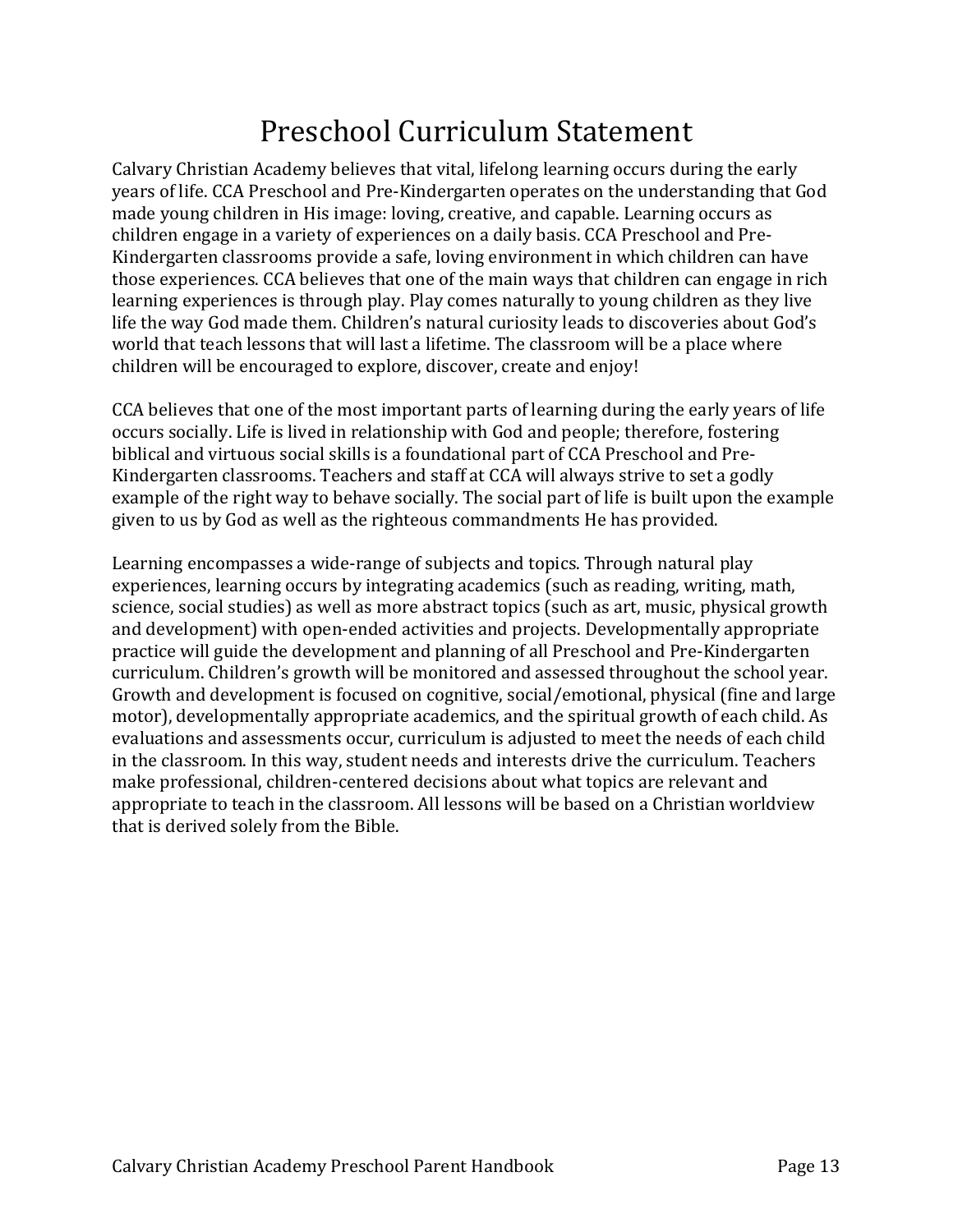

Curriculum Overview

Calvary Christian Academy Preschool Curriculum Overview 2019-2020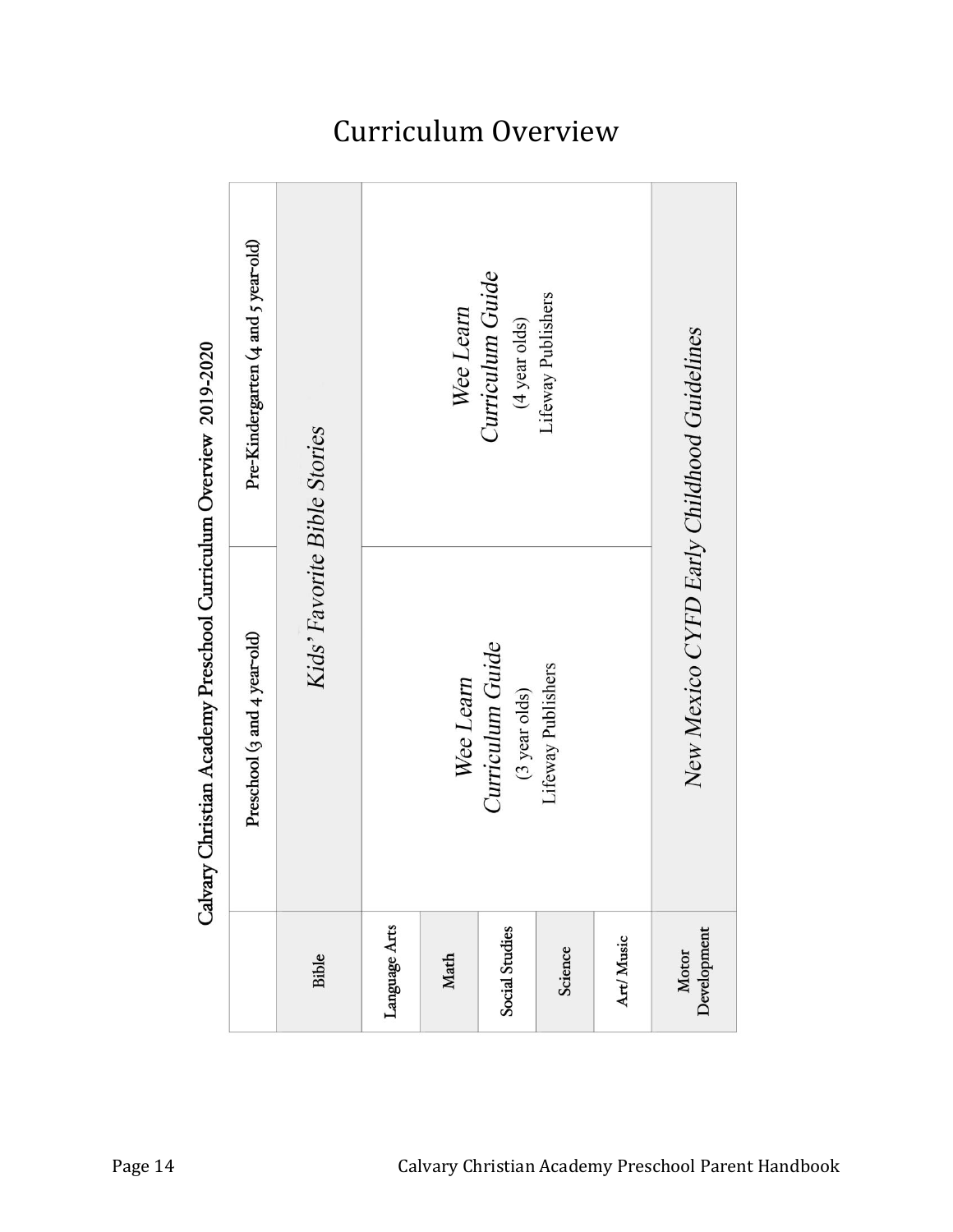# Meals and Snacks

#### Lunch

Silver Consolidated Schools has partnered with us to provide lunch on a daily basis. Your child has the option to order a cafeteria lunch or bring his/her own sack lunch. To order from the cafeteria, you are required to fill out the appropriate paperwork, which can be attained in the office. This paperwork will also determine the price for your child's lunch. Milk can also be ordered. You also have the option to send a sack lunch. We ask that you send a healthy, balanced meal. (Check with the office on current prices.)

#### Snack

Please send your child a healthy snack for the morning and for the afternoon. Each snack can be placed into different baggies that are labeled "am" and "pm" and the teachers can help children to remember that one snack is for the morning and one is for the afternoon.

When sending food to school, please help us to teach appropriate nutrition to the students by sending healthy options such as: fruit with yogurt or peanut butter, vegetables and ranch dressing, pretzels, string cheese, juice, and milk. These are just a few ideas so please feel free to expand on these options.

#### Food Allergies

Each year families will be made well aware of any existing food allergies within the two preschool classrooms. Due to the developmental stage of these children, any food allergies may require certain food restrictions that can affect both classrooms.

#### Birthday and Holiday Celebrations

If your child has a birthday, you are welcome to bring in a special treat. Please bring in healthy, nutritious snacks and treats. When we have a holiday party, we will make potluck arrangements with all families.

### Transportation Policy

Calvary Christian Academy does not provide daily transportation to children. When staff members do provide transportation for children, they are responsible for the care of children from the time of pick up to delivery to a responsible adult. The program strives to ensure the safety of all children as pedestrians and passengers.

All drivers are required to take a vehicle safety training and be approved before driving the school vehicle. The school vehicle will have an operable fire extinguisher, first aid manual, first aid kit, water, and blanket.

A child shall be transported only if the child is secured in an age/weight appropriate child passenger restraint device or safety belt. Child car seats must not have exceeded expiration date. Operators carry cell phones to ensure communications during emergencies. All vehicles used to transport children will meet all applicable state vehicle laws. Certification of vehicle licensure and insurance is kept onsite at CCA.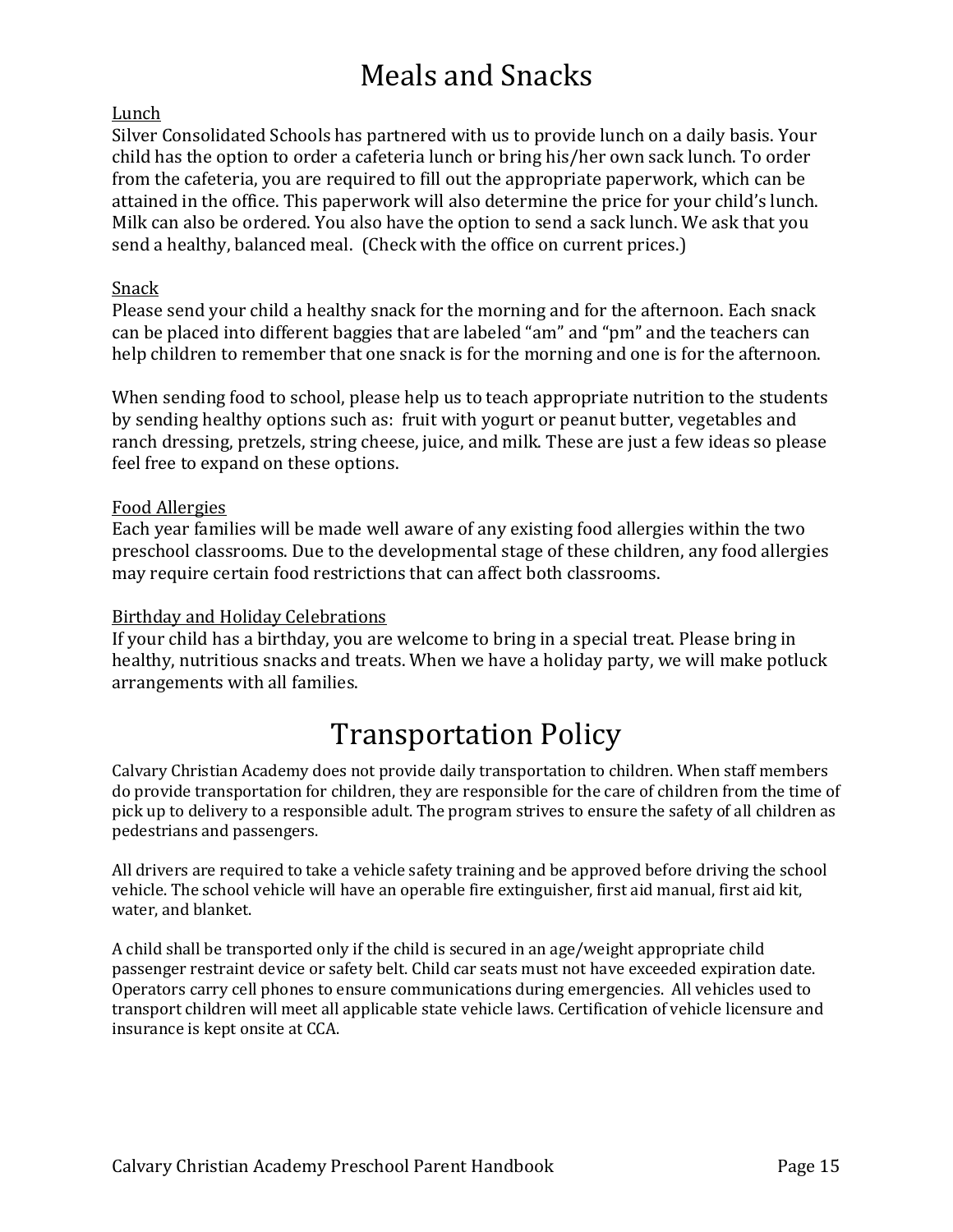### Family Involvement

*"Fathers, do not provoke your children to anger, but bring them up in the discipline and instruction of the Lord"* Eph. 6:4.

As a support and extension of the family unit, Calvary Christian Academy considers the family to be of first importance to a child. God, through His Word, the Bible, indicates that the family is the most important human institution He designed, since He compares it to the relationship believers have with Christ and the Father. Therefore, at CCA we are continually seeking ways to actively involve the parents, siblings, and grandparents of our students in the programs of the school.

Below are just a few ways we do this. Please feel free to ask if you would like to try additional ideas.

- 1. Visit the school/class at any time.
- 2. Assist in the classroom, regularly or infrequently. (Again, arrangements should be made with the teacher concerned.)
- 3. Act as chaperone on field trips and/or library visits.
- 4. Serve as a story-reader, song-leader (in K-3), guest artist or offer your special talents.
- 5. With permission and arrangements with the teacher, present your vocation to the class.
- 6. Share your experiences, trips, vacations, as they may relate to an area of study in a class.
- 7. Volunteer your help in the preparations for the many tasks related to the annual fundraiser.
- 8. Help host class parties at home or in the classroom.
- 9. Attend all Parent-Teacher Conferences that are formally conducted each year**.** Informal conferences may be held anytime at the parent's request.
- 10. Closely monitor and praise your child's progress by reading all teacher notes and student papers sent home!
- 11. Teach an elective course.

### Preschool Admissions Procedures

Calvary Christian Academy admits students of any race to all rights, privileges, programs, and activities generally made available to all students. Calvary Christian Academy practices a biblical philosophy of admissions, not discriminating on the basis of race, sex, color, or national origin in the administration of its policies, admissions, scholarships, athletic, and other school- directed programs.

Admission Procedures:

- A. Upon return of a completed application, an interview with the family will be arranged with the admissions committee. During the interview, an academic assessment will be completed to better place the child in the appropriate classroom.
- B. After the interview, and after reviewing all other required materials (as stated on the application form), the committee will make the decision whether or not to admit the student.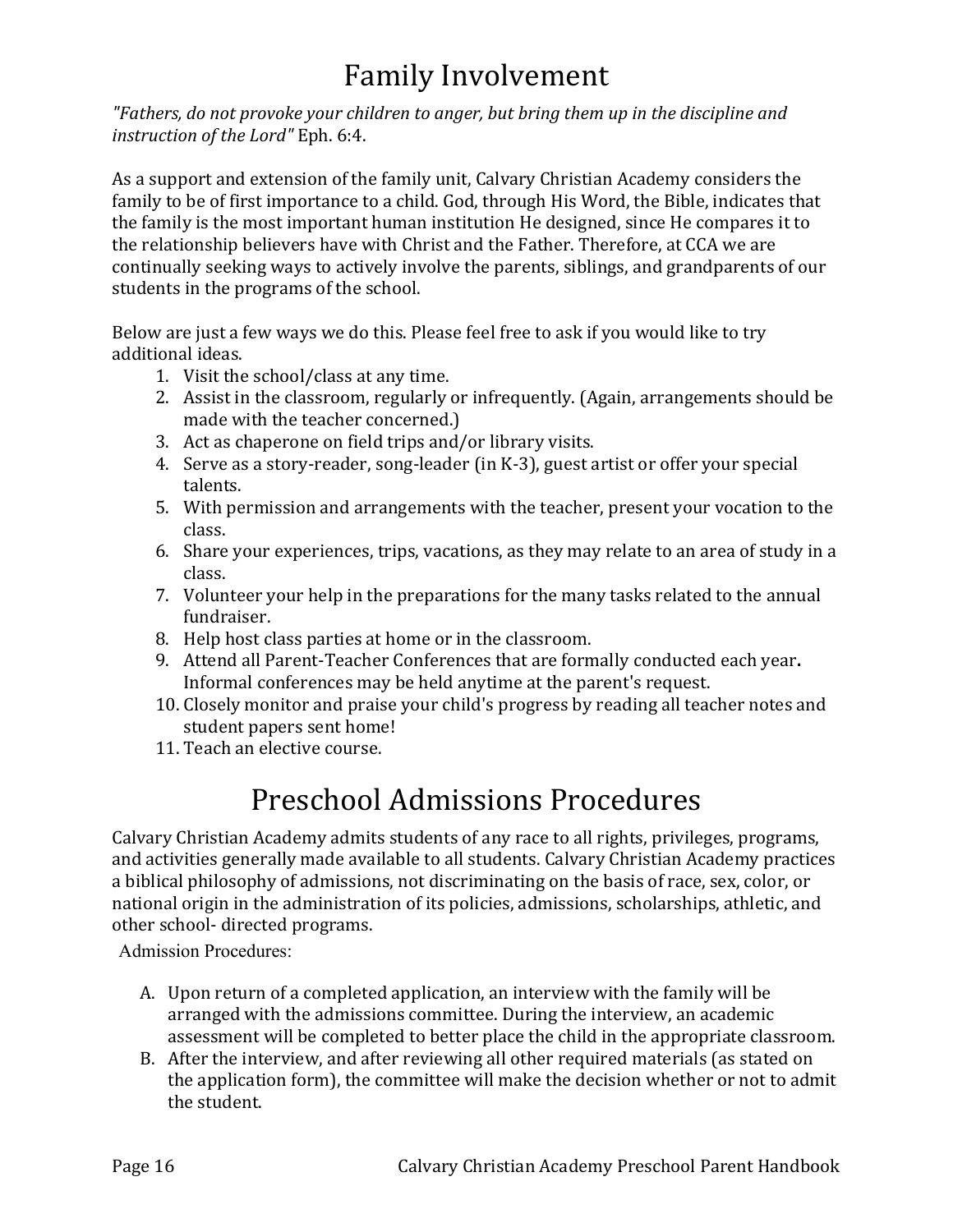C. The committee will then notify the parents of the decision regarding acceptance. If accepted, the parents will receive an Admissions Packet.

Admission Requirements for the Student:

A child must have reached the age of three years by January 1 of the school year in which he would be entering Preschool (four years for Pre-Kinder), and must be fully "potty-trained" with no more than three accidents per week before the school year begins.

Admission Requirements for the Parents:

- A. Though not required to be Christians, the parents of students in CCA should have a clear understanding of the biblical philosophy and purpose of Calvary Christian Academy. This understanding includes a willingness to have their child exposed to the clear teaching (not forced indoctrination) of the school's Statement of Faith in various and frequent ways within the school's program.
- B. The parents should be willing to cooperate with all the written policies of Calvary Christian Academy. This is most important in the area of discipline (see Discipline Guidelines, Guidance Policy, and School Rules) and school-work standards, as well as active communication with the respective teacher(s) and administration.

#### Disenrollment

If the need arises to dis-enroll your child, please write a letter explaining the need (i.e. family moving, changing schools, etc.). This letter will be kept in the student file. A meeting will also be scheduled to discuss and plan the transition. The principal and teacher will work hard to make the transition as smooth as possible.

#### Discharge of Student

The family's lack of willingness to collaborate with the staff for the benefit of the child could result in the child being discharged from the program. Examples: refusal to attend parent conferences, continued violation of designated schedule, or failure to meet the financial obligation within the required payment time. Failure to comply with **all** program policies could also result in the child no longer attending the program.

As stated in the attendance policy for the programs, families are asked to notify the program if a child is absent. If a child is absent for three consecutive days without notifying the program, the child could be dis-enrolled from the program.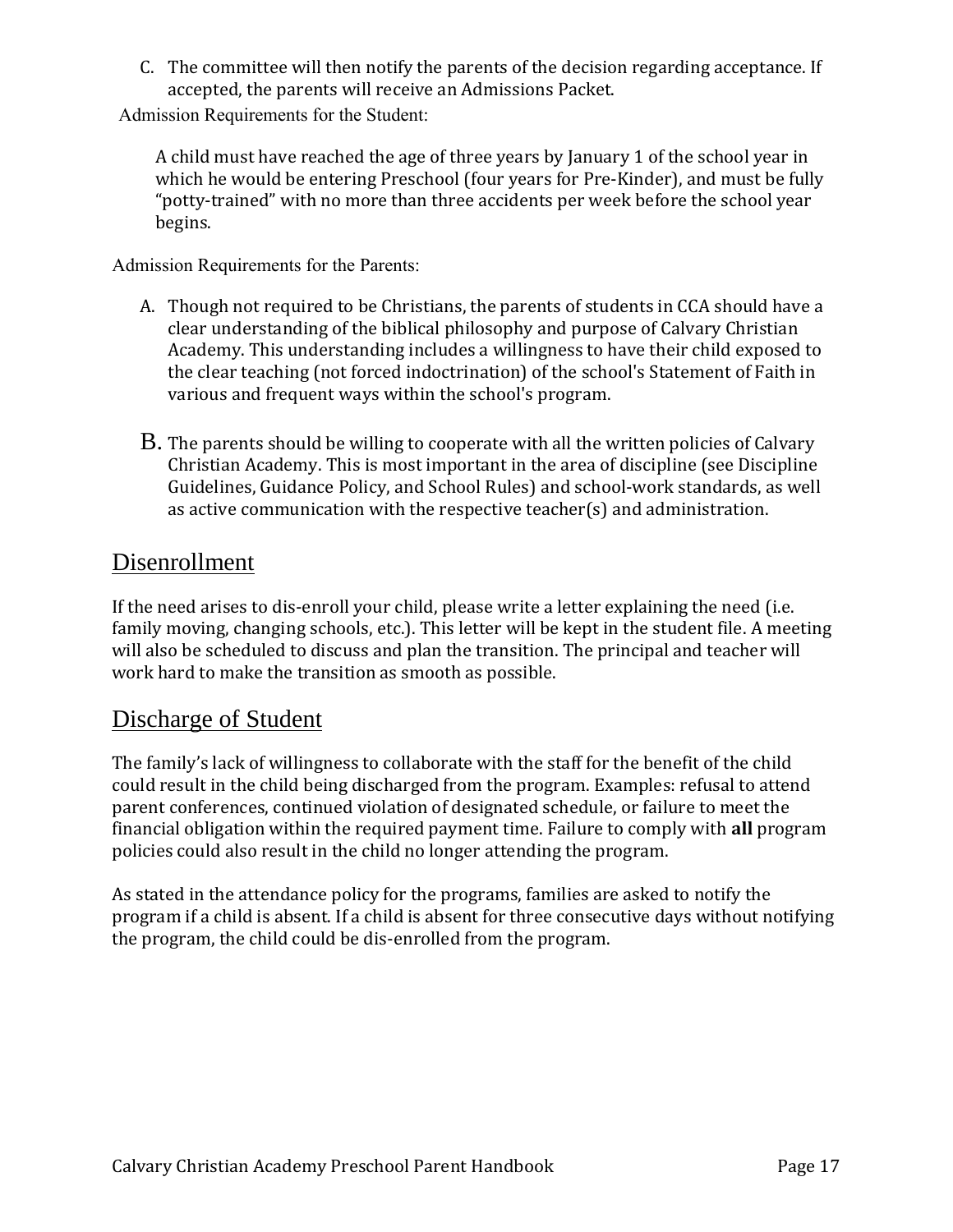### Attendance and Tardiness Policy

#### Attendance Policy

A student may have up to 9 planned or unplanned absences during a semester. The family will be notified after the 3rd, 5th, and 7th absences. Absences after the 9th will only be excused by a doctor's note or death in the in the family. All others will be unexcused. After the third unexcused absence, a meeting will be scheduled with the Director to make a plan to improve student attendance. After the fifth unexcused absence, a second meeting will occur to discuss the student's spot in the preschool classroom. At this point, there is a possibility that the spot will be made available to the next person on the class waiting list, at the discretion of the director and board. In the event that absences, excused or unexcused, exceeds 15 for the semester, the student spot will most definitely be forfeited and offered to the next student on the preschool waiting list.

#### Notification of Absence

In the cases of a known absence, please communicate with the classroom teacher to ensure that all arrangements can be made to best accommodate your needs and adjust classroom plans.

#### Tardiness Policy

In order to maximize a child's learning in the school setting it is essential that all children be at school between 8:00 – 8:15. Morning Assembly starts at 8:15 and continues until 8:30. If your child is brought to school after 8:15, they are considered tardy. Due to the fact that our secretary leads worship for our assembly, the office doors will be locked at 8:15 and the office will be unoccupied. If your child is not at school by this time, you will have to wait outside until assembly is over and you can bring in your student when the secretary returns to the office. This procedure will be followed three times. After the third time, students will not be allowed to be checked into their classroom until 11:35. Each tardy hereafter will follow the same procedure until the new 9-week period, in which the record of tardies will be reset.

We require these procedures in order to greatly minimize distractions during the most pivotal part of the day for preschool students. Any time a child is dropped off late, parents need to stop by the office to check the child in and communicate with the secretary. (The same process goes for early pick-up.) Signing your child in and out of their classroom is still required as well.

If you experience an emergency situation, or if your child has an early morning appointment, please contact us to arrange an approved alternate arrival time. Office staff will need to add your child to the daily lunch count in these circumstances.

We believe that time with parents and family is of the utmost importance and significance in the life of young children, so we are willing to be flexible with your daily and weekly schedules if they need to differ from the standard school schedule. We only ask that we meet to discuss what your planned schedule will look like in order to maximize your child's experience at CCA as well as make the best decisions for the entire classroom.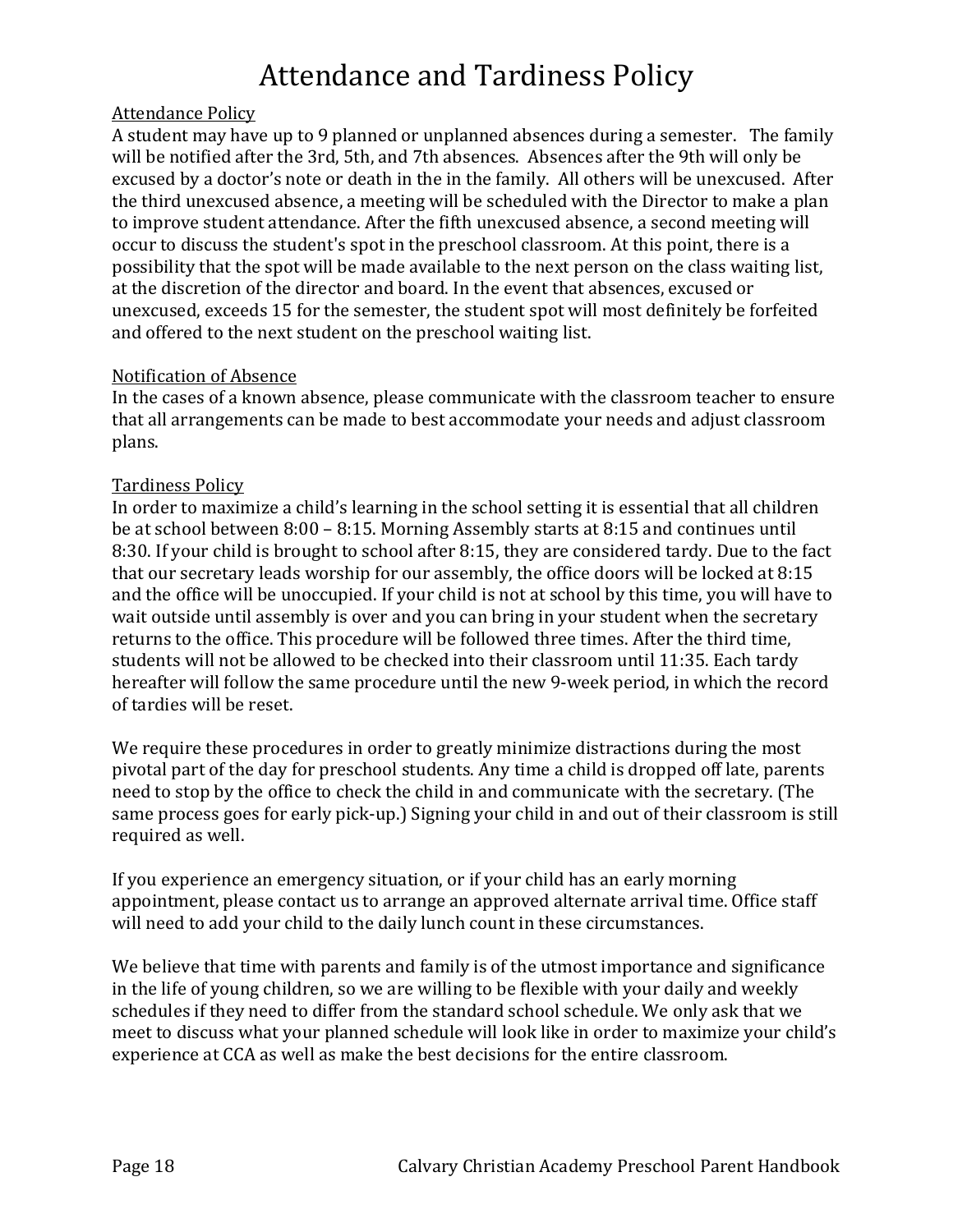Whenever changes need to be made to your child's school schedule (such as drop off or pick up times) please let us know so we can plan school work and communication the best way possible for you and your family.

#### Signing Students In and Out

Each morning and afternoon, all students **must** be signed in and out of their classrooms. A sheet will always be available for this purpose. Law requires this log of attendance and we ask that you make it a priority.

### Inclement Weather Procedures

Calvary Christian Academy will abide by the decisions made by Silver Consolidated Schools for inclement weather. These announcements are always made on New Mexico television news stations, local radio stations, and different online platforms such as Facebook, Twitter, etc. Please feel free to text or call the classroom teacher for information as well. In instances when school is not delayed or canceled, please make decisions that would be best to keep your family safe.

If the need arises for CCA to close down in the middle of the day, the school will contact parents to come pick up their child. Parents are asked to come for their child as quickly as possible.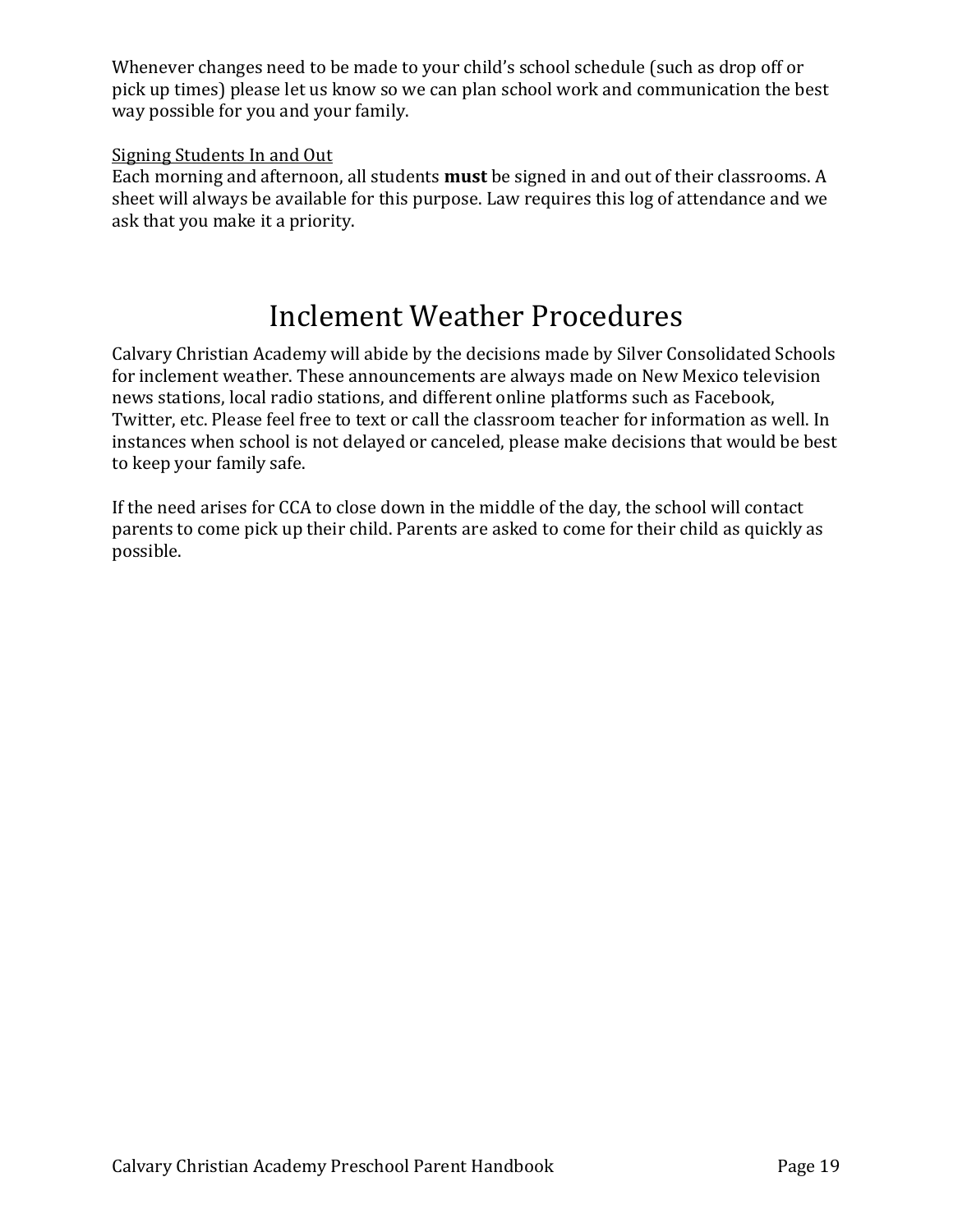# Uniform Policy and Dress Code

Our development of a uniform policy is driven by a desire to create and promote an environment of learning where dress is not a distraction to the educational process. The motivation for the policy has grown out of the following principles:

- 1. Our goal is to honor God in all we do, acknowledging the Lordship of Jesus Christ in our choices.
- 2. All human actions, including outward manifestations such as clothing, reveal and communicate the disposition of the heart at some level. It is our desire to address these heart issues in one uniform policy rather than seeking to anticipate and curb the numerous manifestations of it that surface throughout the year with a looser dress code.
- 3. Clothing represents the vocational calling of a person, and inherent in the uniform policy is a desire to create an environment where undue attention is not drawn to specific students. The neat appearance created by a uniform enhances a ready-tolearn atmosphere.
- 4. Uniforms help engender a cohesive presentation of the students in our school. When our students are in uniform it communicates, aesthetically, that they are part of the same team, working toward the same goals. The student is part of a group identity that strives for excellence, and the code establishes a tradition toward that end.
- 5. The uniform code should save parents money. The uniform code de-emphasizes the social impact of dress and helps focus the students on character and academic issues.
- 6. The uniform code addresses security. On field trips, students in uniform aid the teachers in keeping track of everyone. On the playground or in the school, teachers and staff can clearly identify students from outsiders.

Students are expected to be in uniform while on campus unless specified otherwise by the administration. The administration is responsible for the interpretation of the policy, and the enforcement of the policy is the responsibility of parents, administration, faculty, and staff.

#### *Clothing:*

All students must be in school uniform.

- Clothing Requirements:
- All students must be in school uniform.
- Shirts must be a plain red or navy polo-style shirt (long or short sleeve) with the CCA logo patch sewn to the upper left area. Long-sleeved shirts may be worn underneath the regular uniform shirt, but it must be red, white, or navy.
- Shirts can be worn either tucked in or not, but they must hang no further than the hip if left out.
- Boys may wear navy or khaki pants or shorts.
- Girls may wear navy or khaki pants, Capri pants, shorts, skirts, skorts, or jumpers.
- Uniforms must be clean and in good condition (i.e. no holes/tears).
- All clothing must fit appropriately. Boys may not wear baggy pants. Girls may not wear tight or form-fitting clothing.
- Students must wear playground-appropriate shoes (i.e. no flip-flops, high heels).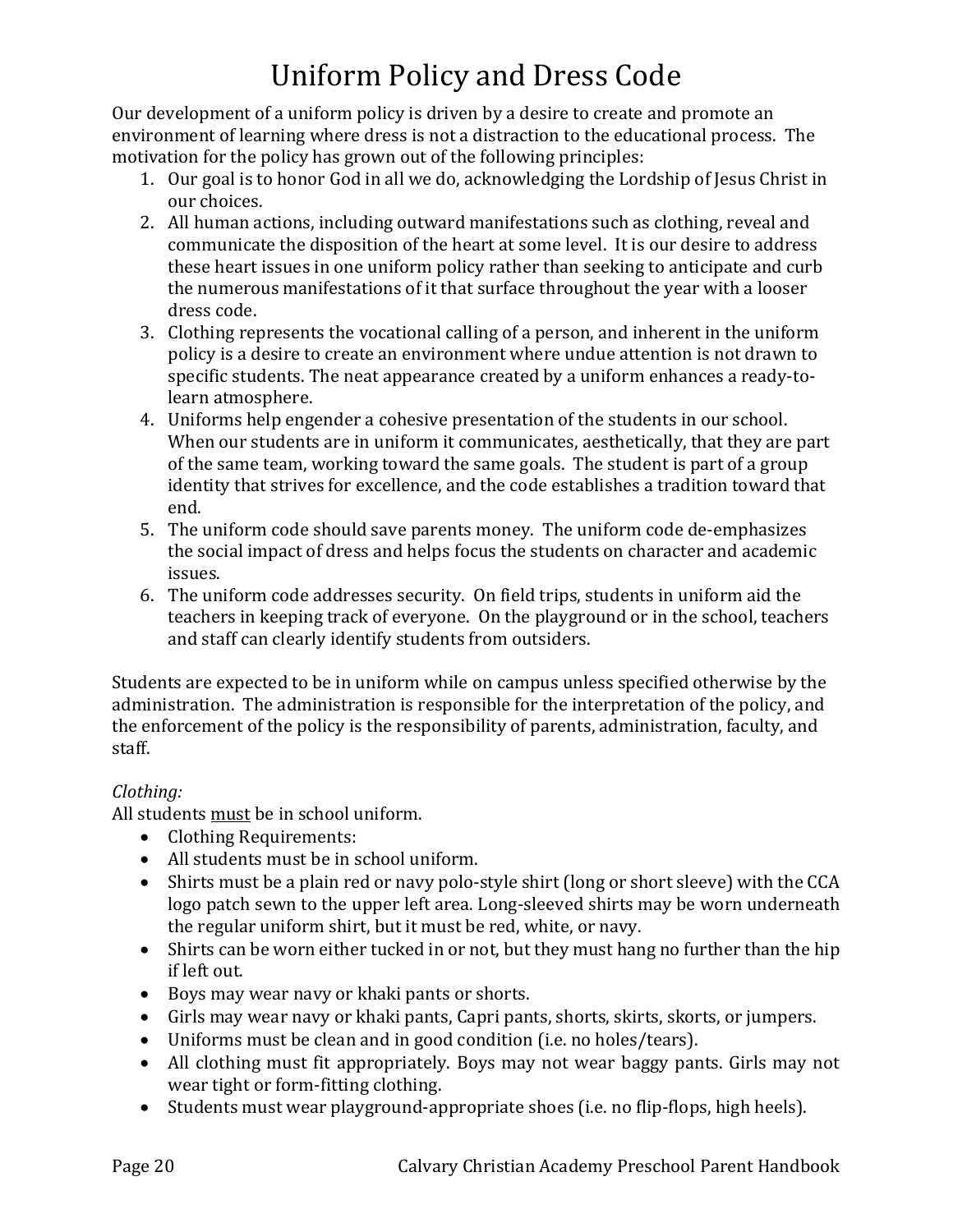- Students may not wear hats inside the building.
- Jackets or sweaters worn in the classroom must be solid (only small emblems or logos) and of school colors (red, white, or navy) or a school jacket, which may be purchased through the school.

#### *Hair:*

- Hair for both boys and girls should be natural-looking and neat.
- Boys should wear their hair short, above the collar (i.e. no pony-tails).
- Mohawks, dreadlocks, etc. are not allowed.

#### *Jewelry (according to the school's discretion):*

- Girls may wear modest jewelry.
- Girls may wear one pierced-earring per earlobe.
- Body piercing jewelry may not be worn by boys or girls.
- Boys may not wear any earrings.

#### *Other Points:*

Be clean: recently washed, hair clean and combed

Extra Clothes: Please bring a full set of clothes to be kept at school at all times in case your student has a need to change on any given day. Each item must be labeled and placed in a zip lock bag. Thank you!

### Preschool Awards

CCA Preschool maintains a system of formal honors and awards for several reasons:

- I. The recognition of good work is endorsed in the Scriptures, from the writings of Solomon (Proverbs), to those of Paul (Romans, Ephesians, I Timothy, etc.). Therefore, we seek to publicly recognize those students accomplishing the necessary prerequisites to receive the applicable award/honor.
- II. We hope to encourage the motivation to good work among all the students by demonstrating to them that such work is not overlooked or taken for granted, but rather it is noticed and commended.
- III. We want to draw public attention to the high quality of work being done by our students, to the glory of God and their parents.

### Field Trip Policy

The principal must approve all field trips before being planned. Once a plan has been made, families will be given prior notice as to when a field trip is planned, the destination, and the time of return. A permission slip will be required for every event. Appropriate child-adult ratios will be maintained at all times. Parent volunteers are welcomed and appreciated.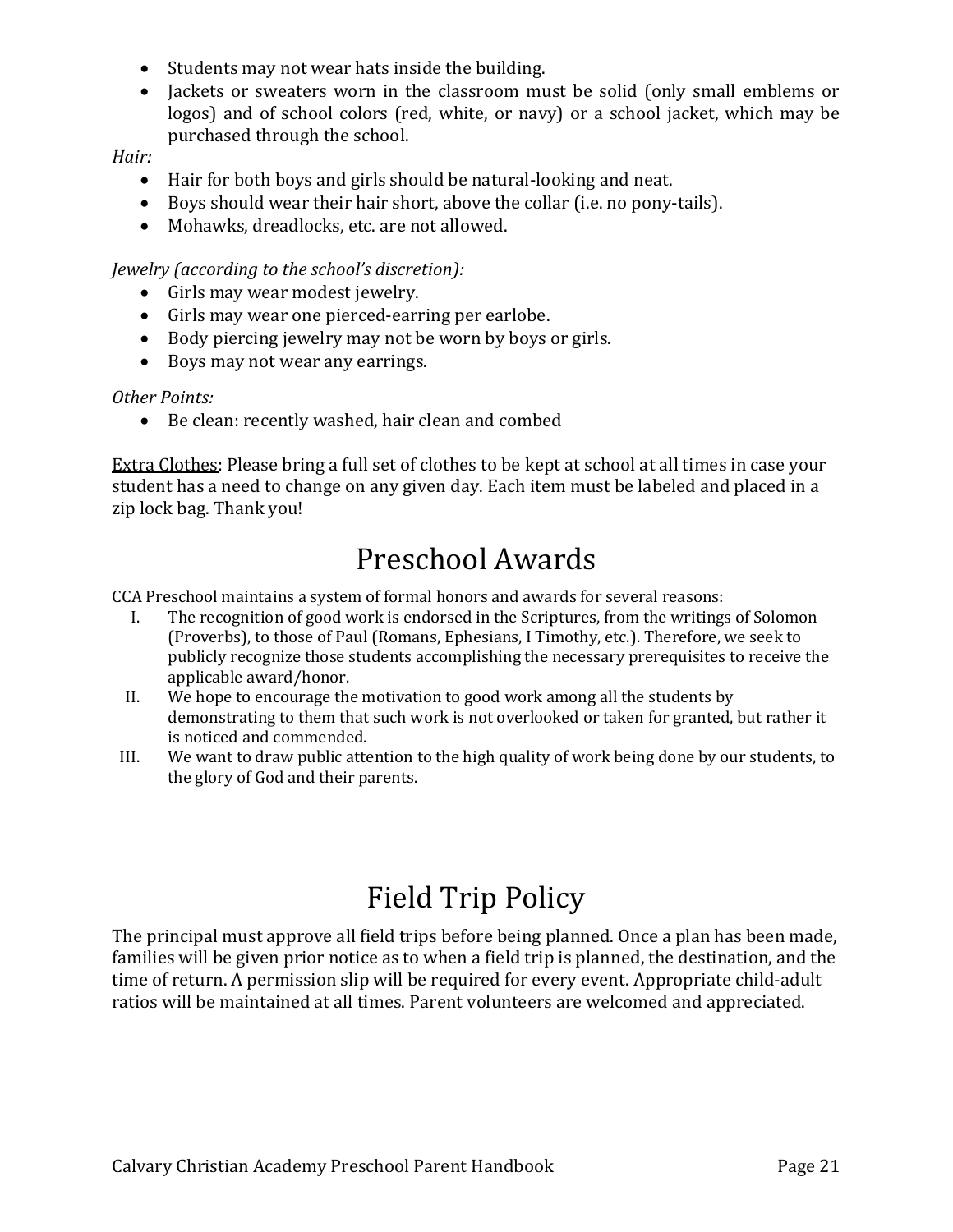# School-Sponsored Events

This policy seeks to ensure that school-sponsored programs meet the same standards for quality and content established in the educational programs at Calvary Christian Academy. It also seeks to ensure that the same standards for student conduct established at the school are maintained at all events sponsored by Calvary Christian Academy. Finally, this policy is designed to limit the liability assumed by Calvary Christian Academy for schoolsponsored events.

School-sponsored events are 1) events which are organized by a CCA staff member acting in his official capacity as a teacher, administrator, etc. or 2) events approved by the secondary principal and organized by the CCA Student Council or 3) events which are published on the CCA yearly calendar or 4) events which receive financial support from Calvary Christian Academy (including fund-raising opportunities provided through Calvary Christian Academy).

- 1. School-sponsored events should be consistent with the goals of Calvary Christian Academy.
- 2. School-sponsored events require the attendance of a staff member from Calvary Christian Academy.
- 3. Class time is not to be used for planning school-sponsored activities.
- 4. Attendance at school-sponsored activities is generally limited to students who are currently enrolled at Calvary Christian Academy. Exceptions may be granted by the principal.
- 5. Timely information about school-sponsored activities must be provided to the parents. All written communication must be submitted to the principal prior to being sent to the parents.
- 6. Parents must sign a written waiver releasing Calvary Christian Academy from any liability for all events taking place off campus. This statement should also authorize medical treatment to be given to the student in case of injury.
- 7. Only school-sponsored events will be placed on the monthly school calendar.
- 8. The principal must approve all proposed activities, determine the number of chaperones required, and approve a date for the event.
- 9. Only school-sponsored activities will receive support from Calvary Christian Academy (*e.g.* no charge for copier and/or telephone use, bulletin announcements to publicize the event, use of supplies).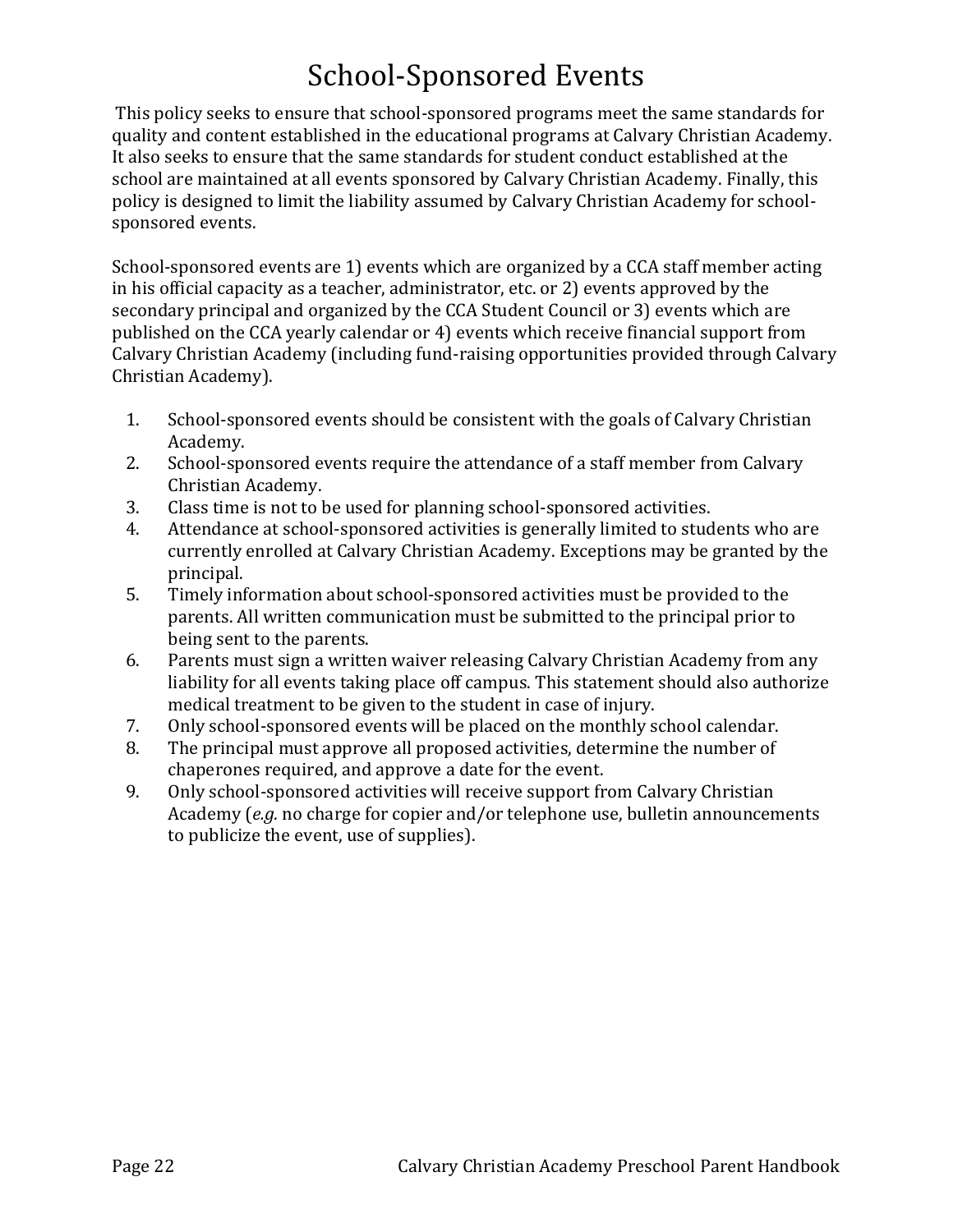# Health Policies

#### Student Health Records

- 1. All students attending Calvary Christian Academy must have on record with the school office, either a current immunization record or an exemption statement according to New Mexico State Code, before entering school in the fall. Standard immunization record forms may be obtained from the family doctor and a copy given to the school office.
- 2. Before the school will issue any medication to a student, we must receive written parental permission. In order to facilitate the general dispensing of non-prescription medicine (e.g. Tylenol & Tums), we have a form available for parents to grant a year's general permission to the school to issue non-prescription medicines to their student(s). This form will be kept in the student's file. No prescription medicines will be dispensed without written parental permission each time.
- 3. Other forms necessary for student health records that can be obtained from the school office are:
	- A. Health History: Describes the basic health/illness history of each student.
	- B. Emergency Form: Lists the emergency contact names and phones numbers of people who may need notification in a medical emergency. Includes signed waiver in order to facilitate necessary surgical action.

### Guidelines for Keeping Sick Children Home

Colds: Please keep your child at home if he has a fever over 100 degrees or is experiencing discomfort that would interfere with his ability to perform in school (i.e. uncontrollable coughing, severe lack of energy).

Conjunctivitis (pink-eye): Follow your doctor's advice for returning to school.

Diarrhea/Vomiting: A child with diarrhea and / or vomiting should stay at home and return to school only after being symptom-free for 24 hours.

Fever: The child should remain at home with a fever greater than 100 degrees. The child can return to school after he has been fever free for 24 hours (without fever-reducing medicine such as Tylenol or Motrin).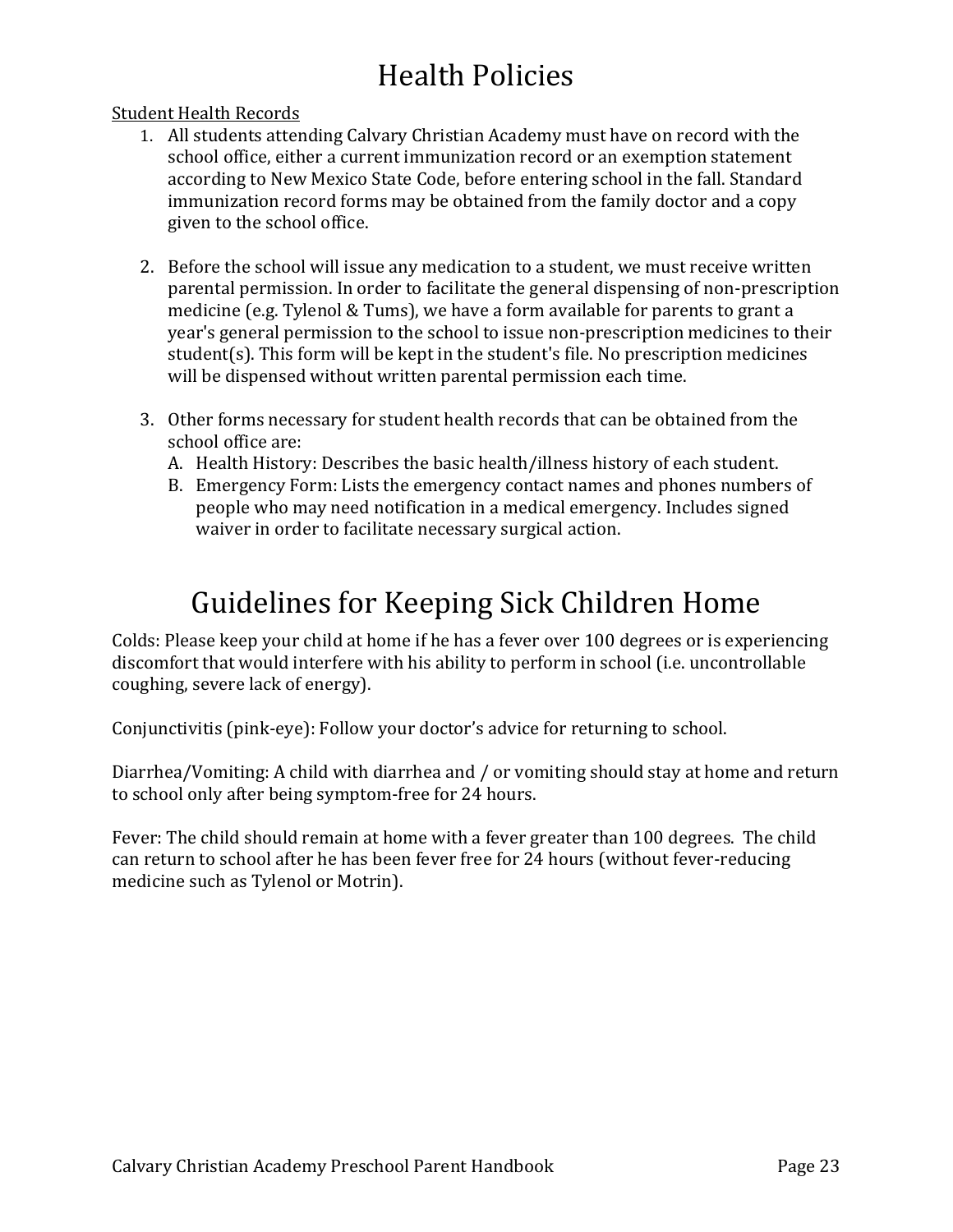### Preschool Guidance Policy

\*Guidance of young children is a partnership between home and school. We appreciate your support in modeling and teaching appropriate behaviors at home and will work to support you while your child is at school.

The following is an overview of the steps that are followed when dealing with behaviors while at school:

- Teachers verbally and practically encourage and model loving and forgiving social behaviors.
- Each and every situation is evaluated with high regards to each child's development and particular needs. Our goal is to teach children moral values!

-When a child is not exhibiting appropriate behaviors, the teacher uses a classroom behavior chart to teach children to take ownership of their own behaviors. There are three levels on the classroom chart.

- Green child is following all school and classroom rules. Child is consistently doing what is asked of him or her.
- Yellow child has broken school or classroom rules or is not doing what has been asked of him or her. Child will be asked three times to correct the behavior. If the child has been asked three times to change his or her behavior and told why the behavior is unacceptable, the child's marker will be moved to yellow. Once on yellow, the child's marker will not be moved back to green until the beginning of the next school day.
- Red child's marker has already been moved to yellow, but the child has not corrected his or her behavior. Once a child's marker has been moved to red, he or she will have outside/ play time reduced, but by no more than 5 minutes. The child will either stay inside with the teacher on duty or sit at the table outside, but will not be allowed to play.
- If a child's marker is on red for three consecutive days, the child will be sent home from school and kept home the following school day. A conference will be scheduled for the child's parent(s), teacher, and school director/ co-director to determine a plan of action that will be put in place.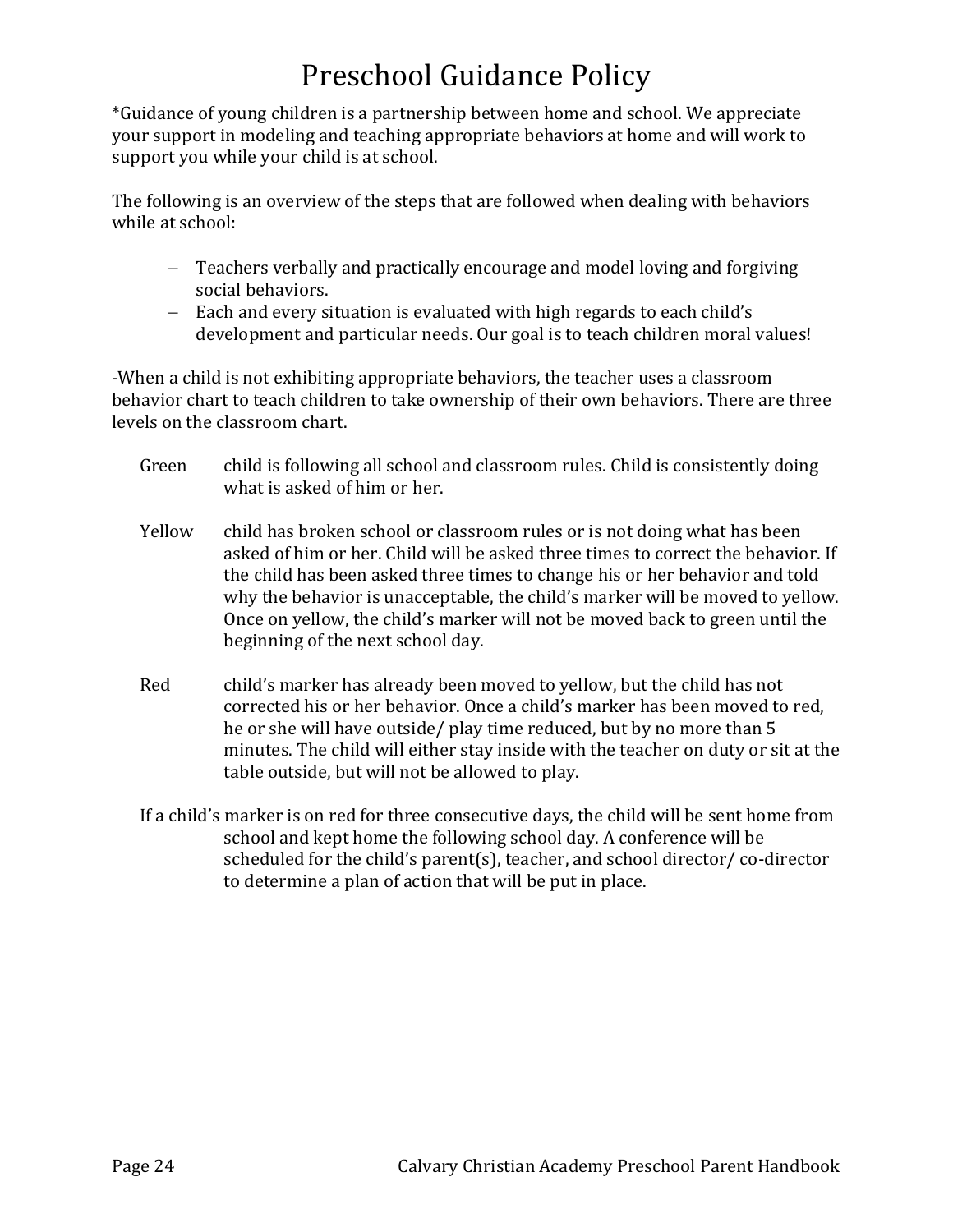# CCA Discipline Policy

The kind and amount of discipline will be determined by the teachers, and if necessary, the director. The discipline will be administered in the light of the student's problem and attitude. All discipline will be based on biblical principles, e.g. restitution, apologies (public and private), swift/painful punishment, restoration of fellowship, no lingering attitudes, etc. The vast majority of discipline problems are to be dealt with at the classroom level.

Love and forgiveness will be an integral part of the discipline of a student.

Office Visits: There are five basic behaviors that will automatically necessitate discipline from the director (and not from the teacher). Those behaviors are:

- 1. **Blatant** Disrespect shown to a staff member. The staff member is the judge of whether or not disrespect has been shown.
- 2. Dishonesty in any situation while at school, including lying, cheating, and stealing.
- 3. Rebellion, i.e. outright disobedience in response to instructions.
- 4. Fighting, i.e. striking in anger with the intention to harm the other student.
- 5. Obscene, vulgar, or profane language, as well as taking the name of the Lord in vain.

As a result of an office visit, the director will determine the nature of the discipline for the infraction in question.

The director may require restitution, janitorial work, parental attendance during the school day with their child, detention, or any other measures consistent with biblical guidelines which may be appropriate.

If for any of the above or other reasons, a student receives discipline from the director, the following accounting will be observed within the school year:

- A. The first two times a student is sent to the director for discipline the student's parents will be contacted afterward and given the details of the visit. The director will make a note of each occasion when the parents are contacted after an office visit, and enter that record in the student's file. The parents' assistance and support in averting further problems will be sought.
- B. The third office visit will be followed by a meeting with the student's parents, director, and superintendent.
- C. Should the student require a fourth office visit, a two-day suspension will be imposed on the student followed by a meeting with the student (if appropriate), his parents and the director. During the period of suspension:
	- a. Any assignments given to the student *prior* to the suspension that are due during the student's absence must be turned in immediately upon his return, with the appropriate deduction for lateness.
	- b. For any assignments, tests, etc. completed *in class* during the student's absence, the student will be required to complete them within two days of returning, with appropriate deductions for lateness.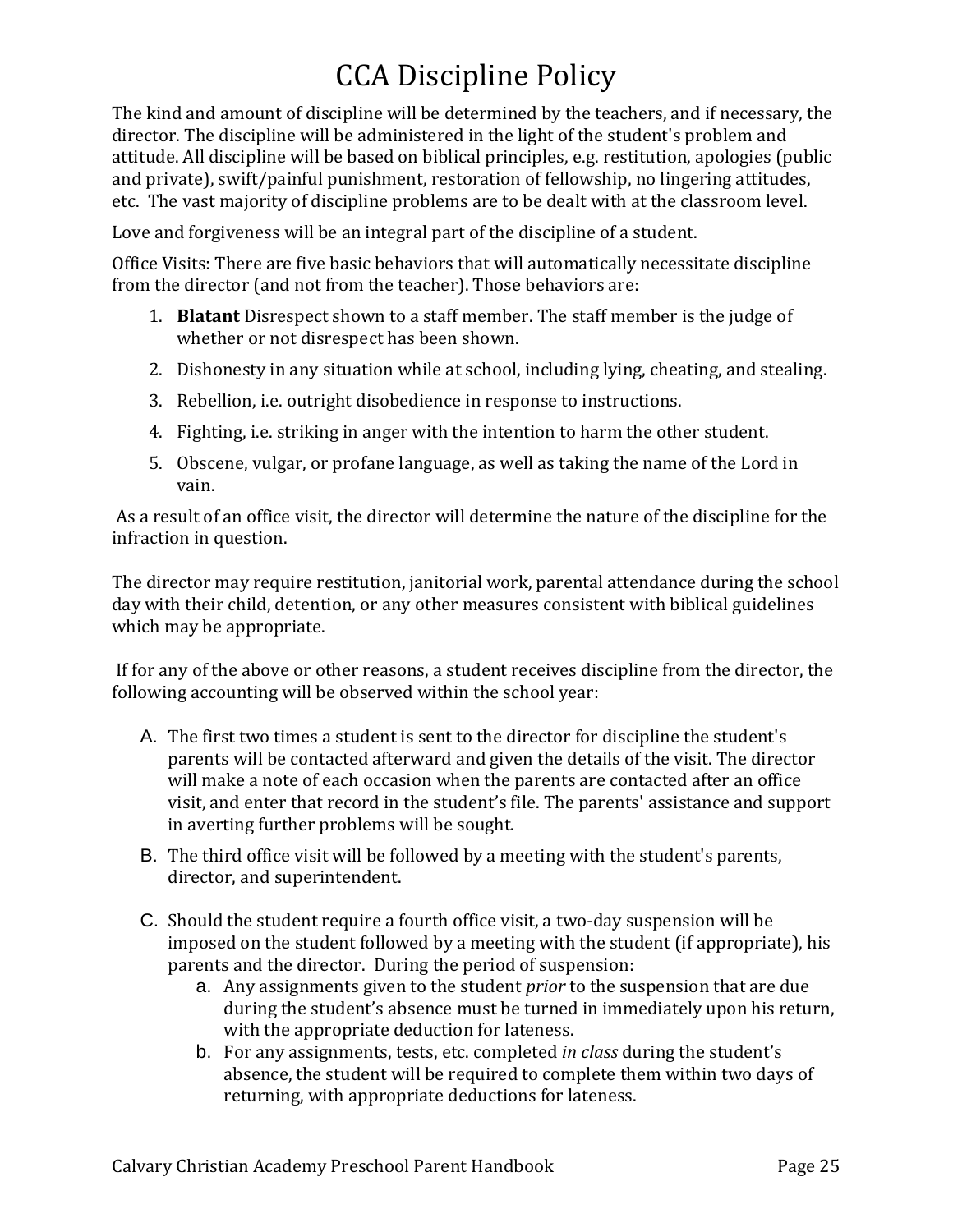- c. All other *due dates* for assignments will still apply for the student (i.e. no extra time will be given).
- D. If a fifth office visit is required, the student will be expelled from the school.

Serious Misconduct: If a student commits an act with such serious consequences that the director deems it necessary, the office-visit process may be by-passed and suspension imposed immediately.

- 1. Examples of such serious misconduct could include, but not be limited to: acts endangering the lives of other students or staff members, gross violence, vandalism of school property, violations of civil law, or drug abuse. Students may also be subject to school discipline for serious misconduct, even if it occurs after school hours or off school property.
- 2. If the director desires to pursue expulsion, he will meet with the board to inform them, receive their counsel, and ask the board to make a final decision. The fact that the board was involved in the process does not preclude the family's right to appeal the decision to the board.

School Culture: If in the judgment of the director, a student's continued enrollment is a significant negative influence on the other students, he has the right to seek to expel the student for that reason, and apart from the process of office visits.

- 1. Examples of such behavior would include, but not be limited to, student romances, disobedience to parents, love of worldliness, a surly attitude, and any other ongoing attitudes reflecting a clear disregard of scriptural standards.
- 2. If the director exercises this option, he will meet with the parents, and the board. The board will make a final decision. He will then meet with the student's parents to inform them of the board's decision. The parents will then have the option to withdraw their student to prevent expulsion, but if they exercise this option, they will have forfeited their right to appeal to the board. If they decline to withdraw their child and their child is expelled, then the family retains their right to appeal the decision to the board.

Re-admittance: At the discretion of the appropriate director, in consultation with the board, a student may be refused re-enrollment. Such refusal to re-enroll is not considered a direct disciplinary act, requiring accumulated office visits in order to be taken. Refusal to re-enroll is not the equivalent of suspension or expulsion.

Re-enrollment: Should a student who was expelled, or who withdrew to prevent expulsion, desire to be readmitted to

Calvary Christian Academy at a later date, the director, in consultation with the board, will make a decision based on the student's attitude and circumstances at the time of reapplication. If the application is declined, the parents have the right to appeal the decision to the board.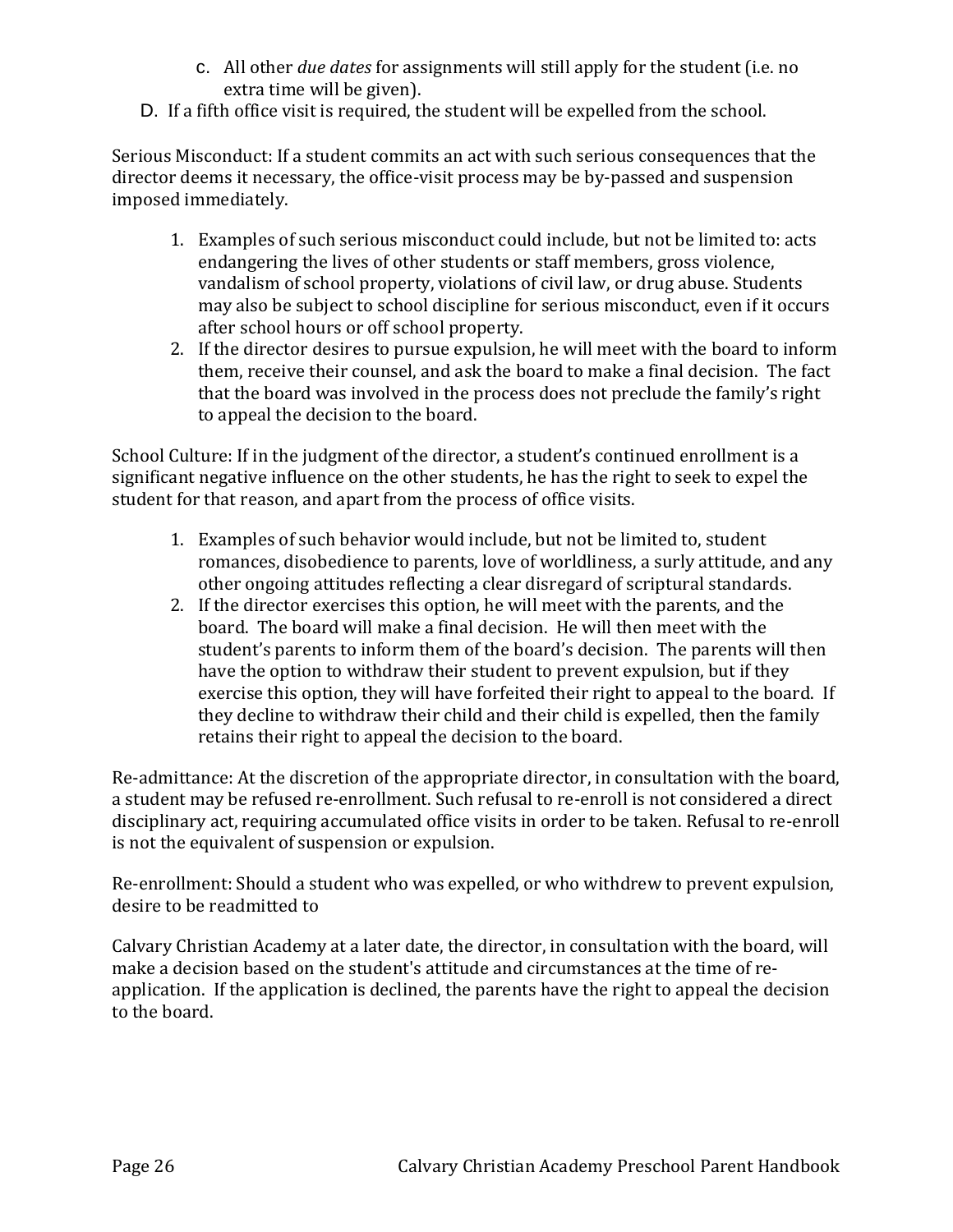- 1. Students are expected to cooperate with basic Christian standards of behavior and conversation.
- 2. There should be no talking back or arguing with teachers or staff. Prompt and cheerful obedience is expected. Requests from the teacher should not have to be repeated.
- 3. No chewing gum, electrical music devices, guns, knives, or other distracting toys/tools are allowed on the school grounds or buses. Cell phones may be used only when not in class or school events.
- 4. It is our strong belief that Calvary Christian Academy is not the place in which romantic relationships between students should be cultivated or initiated. Public displays of romantic affection are unacceptable.
- 5. Students are expected to treat all of the school's materials or facilities with respect and care. This includes all books distributed to the students (Students will be charged for lost or damaged books.).

### Student Etiquette

*"Do nothing out of selfish ambition or vain conceit, but in humility consider others better than yourselves. Each of you should look not only to your own interests, but also to the interests of others."* Phil. 2:3-4

There are numerous ways that students are encouraged and expected to show kindness to one another, and to their teachers, during their hours at Calvary Christian Academy. Periodically, students will receive teaching and reminders about these expectations. It is our hope that these actions will become part of the daily fabric at CCA.

First, we want to train our young men to show consideration and respect for the ladies in the school. ("*Husbands, in the same way, be considerate as you live with your wives, and treat them with respect as the weaker partner and as heirs with you of the gracious gift of life, so that nothing will hinder your prayers.*" I Peter 3:7). As some applications of this truth, we want the young men to:

- 1. Open doors for all ladies whether parents, teachers, or students. Always allow the ladies to exit the room (or the bus) first. Further, if a young lady arrives at school with an armload of books, offer to open her locker door for her.
- 2. In the hallways, men are chivalrous and defer to the ladies by giving them space and avoid running into them.
- 3. In all events where food is served, the women are to be served and seated first.

Second, we want to train our young ladies to accept the sacrifice of the young men with humility and thankfulness.

Third, we want to train our students to show proper respect to their teachers and administrators. (*"Submit yourselves for the Lord's sake to every authority instituted among men; whether to the king, as the supreme authority, or to governors, who are sent by him to punish those who do wrong and to commend those who do right."* I Peter 2:13)

1. Students should address their teachers by Mr., Miss, or Mrs.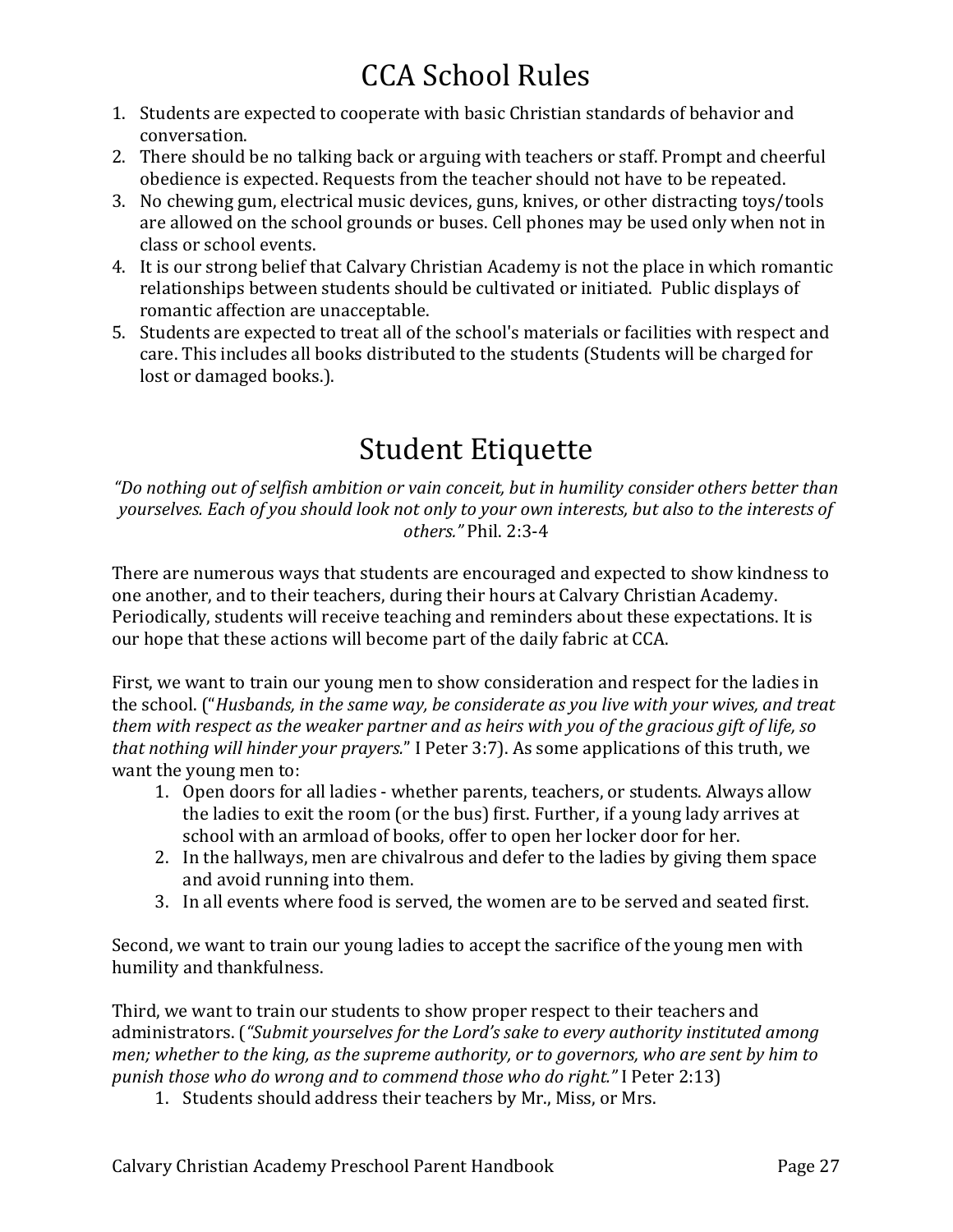2. Students should respond by saying "yes" or "no", not "yeah" or "ugh". ("Sir" and "Ma'am" are always welcome.)

Fourth, at CCA the secondary students cannot avoid being an example to the younger students. We want them to be a good example. In the hallways, secondary students are to be considerate and defer to the elementary students.

Finally, CCA students are encouraged to make a special effort to welcome visitors and newcomers to CCA.

- 1. Greet parents who visit during school assemblies. Make sure that the ladies have a place to sit.
- 2. Make a special effort to welcome students who are new to CCA. The Student Council will also take pains to make sure this is done adequately.

Conclusion: We would like CCA to be a place where visitors sense a difference. Specifically, the aroma of Christian love. *("But thanks be to God, who always leads us in triumphal procession in Christ and though us spreads everywhere the fragrance of the knowledge of him. For we are to God the aroma of Christ among those who are being saved and those who are perishing. To the one we are the smell of death, to the other, the fragrance of life."* II Corinthians 2:14-15)

### Confidentiality Policy

All information obtained by CCA will be held at greatest confidence with the exception of child abuse cases. These will be reported to the proper authorities only. Each year, CCA staff members will be required to sign a confidentiality agreement. Information will only be released to outside parties, with the permission from the family, except upon the request of regulatory parties.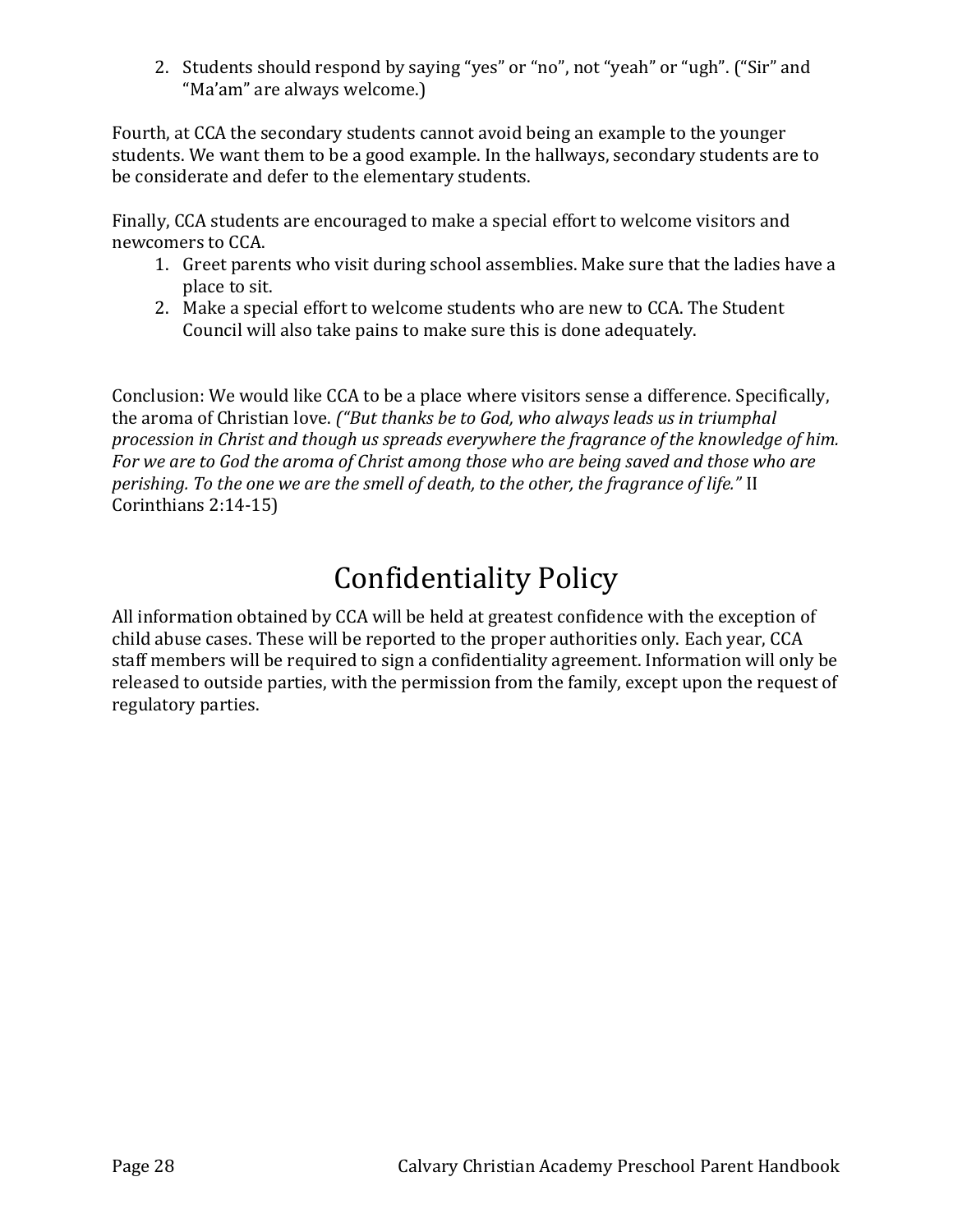### Grievance Policy

These guidelines are to be followed whenever there is a dispute or grievance concerning any aspect of Calvary Christian Academy's operations, between any two parties connected in a direct way to the school. This includes students, parents, staff, volunteers, administration, and board.

#### *General Guidelines:*

- 1. It is understood that if any disputes arise which are not covered by this policy, the board will decide what procedures to follow based on a parity of reasoning from those procedures established by this policy.
- 2. It is also understood that, especially during the attempted resolution of concerns, the principles of Matthew 18 and James 3 will be followed.

#### Students/parents to teachers:

- 1. All concerns about the classroom must first be presented to the teacher by the parents, or if the student is mature enough, by the student himself. If the student presents the concern, a respectful demeanor is required at all times.
- 2. If the problem is not resolved, the parents or student may bring the concern to the appropriate administrator. If the student brings the concern, he must have permission from his parents to do so.
- 3. If the problem is still not resolved, the parents should appeal the decision to the superintendent.
- 4. If there is no resolution, they should request a hearing from the Calvary Christian Academy Board.

#### Parents/patrons to administrator:

- 1. If parents or patrons have a grievance or dispute about the general operation of the school (apart from the operation of the classrooms), they should bring their concerns to the appropriate principal.
- 2. If the situation is not resolved, they should present their concerns to the Superintendent.
- 3. If there is no resolution, they should request a hearing from the Calvary Christian Academy Board.
- 4. This procedure applies to board members who are acting in their capacity as parents/patrons, and not as representatives of the Board.

#### Volunteers to Staff/Administration:

- 1. If any volunteer has a concern about the volunteer work, he will present that concern to the staff member responsible for his oversight (teacher, superintendent, development director, etc.).
- 2. If the problem is not resolved, then the concern should be presented in writing to the superintendent, followed by a meeting with him to discuss the concern.
- 3. If the problem is still not resolved, the volunteer may request a hearing from the board in writing. The request will be passed through the superintendent. The superintendent is required to pass the request on to the board.